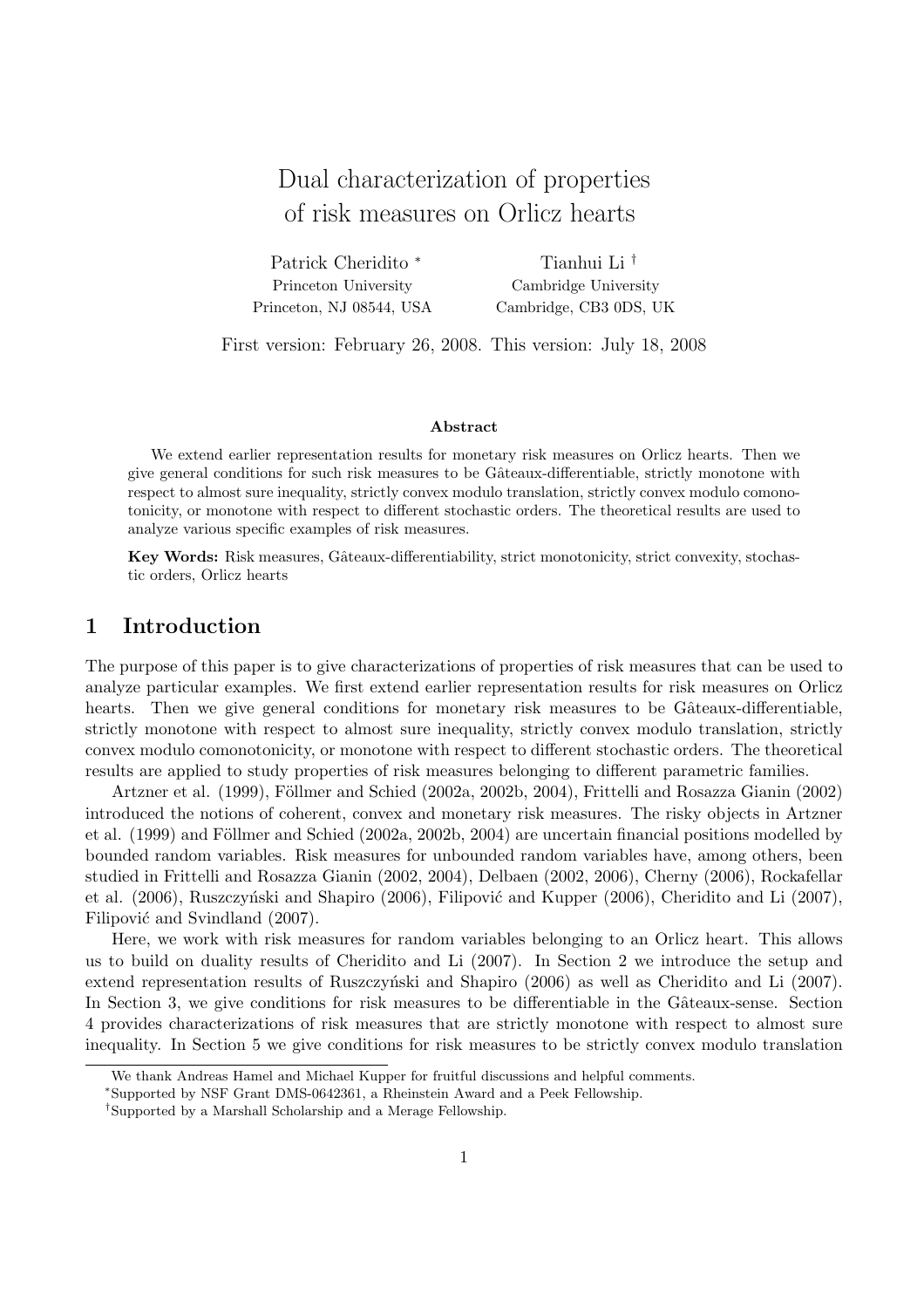or comonotonicity. In Section 6 we discuss monotonicity of risk measures with respect to different stochastic orders. Section 7 studies properties of risk measures that can be obtained as cash-additive hulls of monotone convex functionals. In Section 8, we analyze five different parametric families of risk measures. Two of them were introduced in Cheridito and Li (2007), the others are new.

# 2 Definitions and preliminaries

We fix a probability space  $(\Omega, \mathcal{F}, \mathbb{P})$ . Equalities  $X = Y$  and inequalities  $X \geq Y$  between random variables on  $(\Omega, \mathcal{F}, \mathbb{P})$  are understood in the P-almost sure sense.  $L^0$  denotes the space of all random variables on  $(\Omega, \mathcal{F}, \mathbb{P})$ , where two random variables are identified if they are P-almost surely equal. For  $p \in [1,\infty)$ ,  $L^p$  denotes the subspace of  $L^0$  consisting of all p-integrable random variables and  $L^{\infty}$  the subspace of  $L^0$  of essentially bounded random variables. Let  $\Phi : [0,\infty) \to [0,\infty)$  be a convex function with  $\Phi(0) = 0$  and  $\lim_{x\to\infty} \Phi(x) = \infty$ . Then  $\Phi$  is automatically continuous and increasing (by which we mean that  $\Phi(x) \leq \Phi(y)$  for  $x \leq y$ ). Define the function  $\Psi : [0, \infty) \to [0, \infty]$  by

$$
\Psi(y):=\sup_{x\geq 0}\left\{xy-\Phi(x)\right\}\,.
$$

The Orlicz heart

$$
M^{\Phi} := \left\{ X \in L^0 : \mathbb{E}_{\mathbb{P}} \left[ \Phi\left( c|X| \right) \right] < \infty \text{ for all } c > 0 \right\}
$$

with the P-almost sure ordering and the Luxemburg norm

$$
||X||_{\Phi} := \inf \left\{ \lambda > 0 : \mathbf{E}_{\mathbb{P}} \left[ \Phi \left( \frac{|X|}{\lambda} \right) \right] \le 1 \right\}
$$

is a Banach lattice, whose norm dual is the Orlicz space

$$
L^{\Psi} := \left\{ \xi \in L^0 : \mathrm{E}_{\mathbb{P}} \left[ \Psi \left( c | \xi \right| \right) \right\} < \infty \text{ for some } c > 0 \right\}
$$

with the Orlicz norm

$$
\|\xi\|_{\Phi}^* := \sup \left\{ \mathcal{E}_{\mathbb{P}} \left[ X \xi \right] : X \in L^{\Phi}, \|X\|_{\Phi} \le 1 \right\},\
$$

which is equivalent to the Luxemburg norm  $\lVert \cdot \rVert_W$ . For proofs of these facts, see, for instance, Edgar and Sucheston (1992).

We call a mapping  $\rho : M^{\Phi} \to (-\infty, \infty]$  a monetary risk measure on  $M^{\Phi}$  if it has the following properties:

(F) Finiteness at 0:  $\rho(0) \in \mathbb{R}$ 

(M) **Monotonicity:**  $\rho(X) \ge \rho(Y)$  for all  $X, Y \in M^{\Phi}$  such that  $X \le Y$ 

(T) Translation property:  $\rho(X + m) = \rho(X) - m$  for all  $X \in M^{\Phi}$  and  $m \in \mathbb{R}$ 

We call a monetary risk measure  $\rho$  on  $M^{\Phi}$  convex if it also satisfies

(C) **Convexity:**  $\rho(\lambda X + (1 - \lambda)Y) \leq \lambda \rho(X) + (1 - \lambda) \rho(Y)$  for all  $X, Y \in M^{\Phi}$  and  $\lambda \in (0, 1)$ 

A convex monetary risk measure  $\rho$  on  $M^{\Phi}$  is called coherent if it fulfills

(P) **Positive homogeneity:**  $\rho(\lambda X) = \lambda \rho(X)$  for all  $X \in M^{\Phi}$  and  $\lambda \geq 0$ .

It follows from (F), (M) and (T) that  $\rho(L^{\infty}) \subset \mathbb{R}$ . We identify a probability measure Q on  $(\Omega, \mathcal{F})$  that is absolutely continuous with respect to  $\mathbb P$  with its Radon–Nykodim derivative  $\xi = d\mathbb Q/d\mathbb P \in L^1$ . By  $\mathcal{D}^{\Psi}$  we denote the set of all Radon–Nykodim densities in  $L^{\Psi}$ :

$$
\mathcal{D}^{\Psi} := \{ \xi \in L^{\Psi} : \xi \ge 0, E_{\mathbb{P}}[\xi] = 1 \},
$$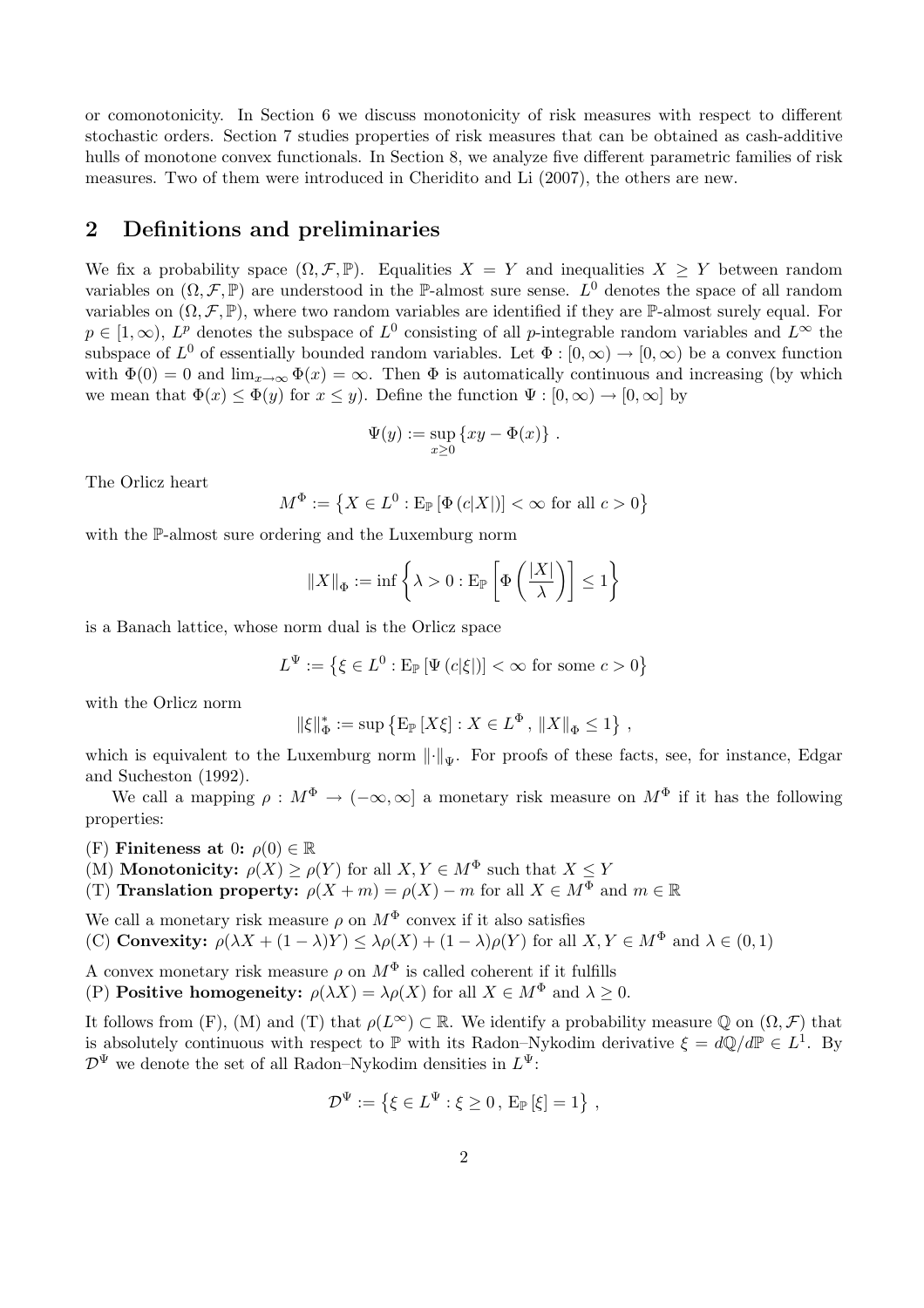and of course,

$$
\mathcal{D}^q := \{ \xi \in L^q : \xi \ge 0, \, \mathbb{E}_{\mathbb{P}} \left[ \xi \right] = 1 \}, \quad \text{for } q \in [1, \infty].
$$

We call a mapping  $\gamma : \mathcal{D}^{\Psi} \to (-\infty, \infty]$  a penalty function if it is bounded from below and not identically equal to  $\infty$ . We say a penalty function on  $\mathcal{D}^{\Psi}$  satisfies the growth condition (G) if there exist constants  $a \in \mathbb{R}$  and  $b > 0$  such that

> $\gamma(\mathbb{Q}) \geq a + b \|\mathbb{Q}\|_{\mathfrak{q}}^*$  $\Phi_{\Phi}^*$  for all  $\mathbb{Q} \in \mathcal{D}^{\Psi}$ . (2.1)

Since  $\|.\|_\Psi$  and  $\|.\|_{\Phi}^*$  $\phi_{\Phi}^*$  are equivalent norms on  $L^{\Psi}$ , (2.1) holds if and only if there exist constants  $a' \in \mathbb{R}$ and  $b' > 0$  such that

$$
\gamma(\mathbb{Q}) \ge a' + b' \|\mathbb{Q}\|_{\Psi} \quad \text{ for all } \mathbb{Q} \in \mathcal{D}^{\Psi}.
$$

For a function  $f : M^{\Phi} \to (-\infty, \infty]$ , we denote

$$
\mathrm{dom}\, f := \left\{ X \in M^{\Phi} : f(X) < \infty \right\} \, .
$$

If f is convex, then so is dom f. Unless otherwise specified, we call f continuous, lower semicontinuous or Lipschitz-continuous if it is so with respect to  $\|\cdot\|_{\Phi}$ . By  $\text{int}(A)$  we denote the interior of a subset  $A \subset M^{\Phi}$  with respect to the norm-topology, and by core(A) the algebraic interior, that is, the set of all points  $x \in A$  with the property that for every  $y \in M^{\Phi}$ , there exists  $\varepsilon > 0$  such that  $x + ty \in A$  for all  $t \in [0, \varepsilon]$ . int(A) is always contained in core(A), but not necessarily the other way around.

We need the following two results on the dual representation of risk measures on Orlicz hearts. They summarize and extend Theorem 2.2 of Ruszczyniski and Shapiro (2006) and Theorems 4.5 and 4.6 of Cheridito and Li (2007).

**Theorem 2.1.** Let  $\gamma$  be a penalty function on  $\mathcal{D}^{\Psi}$ . Then

$$
\rho_{\gamma}(X) := \sup_{\mathbb{Q} \in \mathcal{D}^{\Psi}} \{ \mathcal{E}_{\mathbb{Q}} \left[ -X \right] - \gamma(\mathbb{Q}) \}
$$
\n(2.2)

defines a lower semicontinuous convex monetary risk measure on  $M^{\Phi}$ , and the following are equivalent:

- (i)  $\gamma$  satisfies the growth condition (G)
- (ii) core(dom  $\rho_{\gamma}$ )  $\neq \emptyset$
- (iii)  $\rho_{\gamma}$  is real-valued and locally Lipschitz-continuous
- (iv) For each  $X \in M^{\Phi}$  and every sequence  $(\mathbb{Q}_n)_{n>1}$  in  $\mathcal{D}^{\Psi}$  satisfying

$$
\lim_{n\to\infty} \{ \mathbb{E}_{\mathbb{Q}_n} \left[ -X \right] - \gamma(\mathbb{Q}_n) \} = \rho_{\gamma}(X) ,
$$

the sequences  $E_{\mathbb{Q}_n}[X]$  and  $\gamma(\mathbb{Q}_n)$ ,  $n \geq 1$ , are bounded. If (i)–(iv) hold and  $\gamma$  is  $\sigma(D^{\Psi}, M^{\Phi})$ -lower semicontinuous, then

$$
\rho_{\gamma}(X) = \max_{\mathbb{Q} \in \mathcal{D}^{\Psi}} \{ \mathcal{E}_{\mathbb{Q}} \left[ -X \right] - \gamma(\mathbb{Q}) \} \quad \text{for all } X \in M^{\Phi} \,.
$$
 (2.3)

*Proof.* That (2.2) defines a lower semicontinuous convex monetary risk measure on  $M^{\Phi}$  is clear. The equivalence of (i)–(iii) is shown in Theorem 4.5 of Cheridito and Li (2007). Clearly, it follows from (iv) that  $\rho_{\gamma}$  is real-valued. In particular, one has (iv)  $\Rightarrow$  (ii). So the equivalence of (i)–(iv) is proved if we can show (iii)  $\Rightarrow$  (iv). To do that, we assume (iii) and choose  $X \in M^{\Phi}$  and a sequence  $(\mathbb{Q}_n)_{n>1}$  in  $\mathcal{D}^{\Psi}$ such that

$$
E_{\mathbb{Q}_n}[-X] - \gamma(\mathbb{Q}_n) \to \rho_\gamma(X) \in \mathbb{R} \,. \tag{2.4}
$$

Suppose that  $(\gamma(\mathbb{Q}_n))_{n>1}$  is unbounded. Since  $\gamma$  is bounded from below, we can, by possibly passing to a subsequence, assume that  $\gamma(\mathbb{Q}_n) \geq n$ , for all  $n \geq 1$ . Then it follows from  $(2.4)$  that  $\mathbb{E}_{\mathbb{Q}_n}[-X]/\gamma(\mathbb{Q}_n) \to$ 1. In particular,  $E_{\mathbb{Q}_n}[-X] \to \infty$ , and therefore,

$$
\rho_{\gamma}(2X) \geq \mathbb{E}_{\mathbb{Q}_n}[-2X] - \gamma(\mathbb{Q}_n) = \mathbb{E}_{\mathbb{Q}_n}[-X] + \mathbb{E}_{\mathbb{Q}_n}[-X] - \gamma(\mathbb{Q}_n) \to \infty,
$$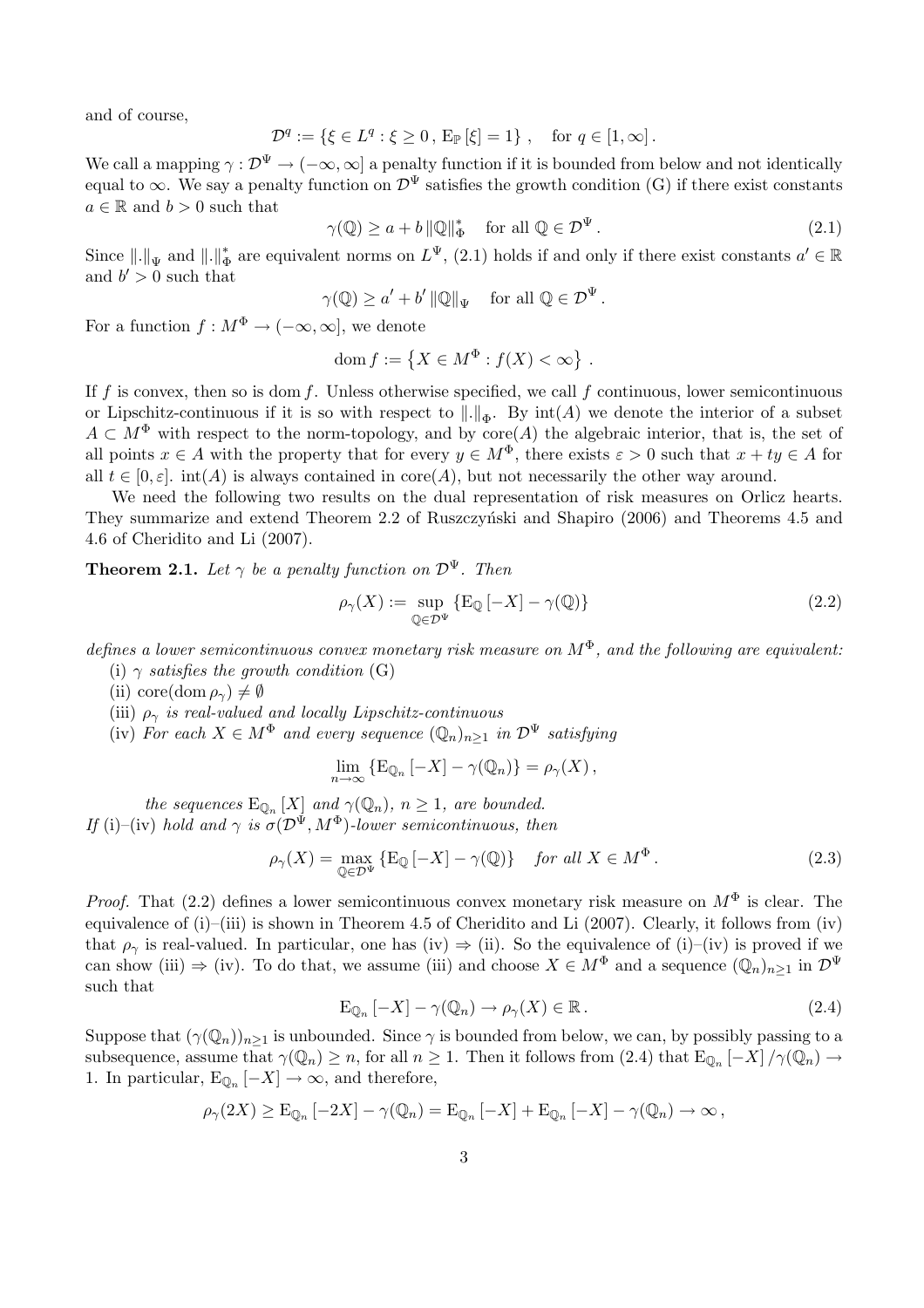a contradiction to (iii). Hence,  $(\gamma(\mathbb{Q}_n))_{n>1}$  must be bounded, which, by (2.4), implies that also  $(\mathrm{E}_{\mathbb{Q}_n}[X])_{n\geq 1}$  is bounded.

It remains to show (2.3) if  $\gamma$  satisfies (i)–(iv) and is  $\sigma(\mathcal{D}^{\Psi}, M^{\Phi})$ -lower semicontinuous. So assume these conditions hold and let  $X \in M^{\Phi}$ . Choose a sequence  $(\mathbb{Q}_n)_{n\geq 1}$  in  $\mathcal{D}^{\Psi}$  such that

$$
\mathrm{E}_{\mathbb{Q}_n}\left[-X\right]-\gamma(\mathbb{Q}_n)\to\rho_\gamma(X)\,.
$$

By (iv),  $(\gamma(\mathbb{Q}_n))_{n\geq 1}$  is bounded, which together with (i) implies that  $(\|\mathbb{Q}_n\|_{\Phi}^*$  $(\Phi_n)_{n\geq 1}$  is bounded. So it follows from the Alaoglu–Bourbaki theorem that there exists a subsequence of  $(\mathbb{Q}_n)_{n\geq 1}$  converging to some  $\mathbb{Q} \in \mathcal{D}^{\Psi}$  in  $\sigma(\mathcal{D}^{\Psi}, M^{\Phi})$ . Since  $\gamma$  is  $\sigma(\mathcal{D}^{\Psi}, M^{\Phi})$ -lower semicontinuous, one obtains

$$
\mathrm{E}_{\mathbb{Q}}\left[-X\right]-\gamma(\mathbb{Q})\geq \lim_{n\to\infty}\mathrm{E}_{\mathbb{Q}_n}\left[-X\right]-\gamma(\mathbb{Q}_n)=\rho_\gamma(X)\geq \mathrm{E}_{\mathbb{Q}}\left[-X\right]-\gamma(\mathbb{Q}),
$$

and (2.3) is proved.

For a convex monetary risk measure  $\rho: M^{\Phi} \to (-\infty, \infty]$ , we define the function  $\rho^{\#}: \mathcal{D}^{\Psi} \to (-\infty, \infty]$ by

$$
\rho^{\#}(\mathbb{Q}) := \sup_{X \in M^{\Phi}} \{ \mathbb{E}_{\mathbb{Q}} \left[ -X \right] - \rho(X) \} .
$$

It is obviously  $\sigma(\mathcal{D}^{\Psi}, M^{\Phi})$ -lower semicontinuous. Moreover, one has:

**Theorem 2.2.** For a convex monetary risk measure  $\rho : M^{\Phi} \to (-\infty, \infty]$ , the following hold: (i) If  $\rho$  is lower semicontinuous, then  $\rho^{\#}$  is a penalty function on  $\mathcal{D}^{\Psi}$  with  $\rho = \rho_{\rho^{\#}}$ . (ii) If  $\rho = \rho_{\gamma}$  for a penalty function  $\gamma$  on  $\mathcal{D}^{\Psi}$ , then  $\rho^{\#}$  is the largest convex,  $\sigma(\mathcal{D}^{\Psi}, M^{\Phi})$ -lower semicontinuous minorant of  $\gamma$ .

(iii) If core(dom  $\rho$ )  $\neq$  0, then  $\rho$  is real-valued as well as locally Lipschitz-continuous, and

$$
\rho(X) = \max_{\mathbb{Q} \in \mathcal{D}^{\Psi}} \left\{ \mathbb{E}_{\mathbb{Q}} \left[ -X \right] - \rho^{\#}(\mathbb{Q}) \right\} \quad \text{for all } X \in M^{\Phi}.
$$

(iv) If  $\rho$  is coherent and core(dom  $\rho$ )  $\neq \emptyset$ , then  $\rho$  is real-valued as well as Lipschitz-continuous, and

$$
\rho(X) = \max_{\mathbb{Q} \in \mathcal{Q}} \mathbb{E}_{\mathbb{Q}} \left[ -X \right] \quad \text{for all } X \in M^{\Phi},
$$

where  $\mathcal{Q} =$  $\{ \mathbb{Q} \in \mathcal{D}^{\Psi} : \mathrm{E}_{\mathbb{Q}}\left[X\right] + \rho(X) \geq 0 \text{ for all } X \in M^{\Phi} \}$ .

Proof. (i): It follows from Theorem 2.2 in Ruszczyński and Shapiro (2006) that  $\rho = \rho_{\rho^{\#}}$ , which can only hold if  $\rho^{\#}$  is a penalty function on  $\mathcal{D}^{\Psi}$ .

(ii) follows from Theorem 2.3.4 in Zälinescu  $(2002)$  like the last part of Theorem 4.6 in Cheridito and Li (2007).

(iii) follows from Theorems 4.5 and 4.6 of Cheridito and Li (2007).

(iv) follows from Corollaries 4.7 and 4.8 of Cheridito and Li (2007).

# 3 Subdifferentiability and Gâteaux-differentiability

Let  $f: M^{\Phi} \to (-\infty, \infty]$  be a convex function, and denote by  $f^*$  the convex conjugate given by

$$
f^*(\xi) := \sup_{X \in M^{\Phi}} \{ \mathbb{E}_{\mathbb{P}} \left[ X \xi \right] - f(X) \}, \quad \xi \in L^{\Psi}.
$$
 (3.1)

 $\Box$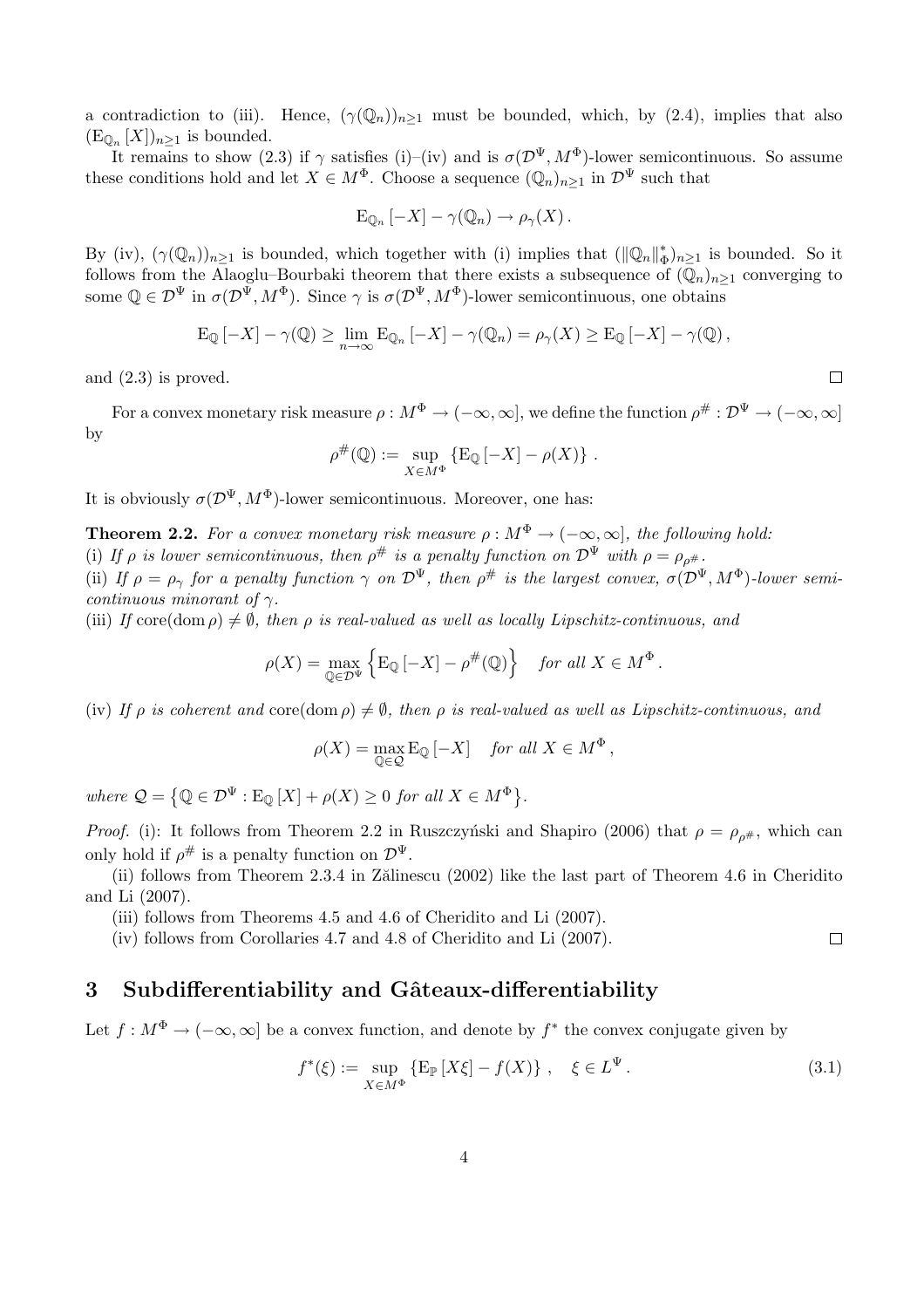It is immediate from  $(3.1)$  that for fixed  $X \in \text{dom } f$ ,

$$
f(X) + f^*(\xi) \ge \mathbb{E}_{\mathbb{P}}[X\xi]
$$
 for all  $\xi \in L^{\Psi}$ ,

with equality if and only  $\xi$  is in the subdifferential

$$
\partial f(X) := \left\{ \xi \in L^{\Psi} : f(X + Y) - f(X) \ge \mathbb{E}_{\mathbb{P}} \left[ Y \xi \right] \text{ for all } Y \in M^{\Phi} \right\}.
$$

By convexity of  $f$ , the directional derivative

$$
f'(X;Y) := \lim_{\varepsilon \downarrow 0} \frac{f(X + \varepsilon Y) - f(X)}{\varepsilon} \in [-\infty, \infty]
$$

exists in every direction  $Y \in M^{\Phi}$ . If there exists  $\xi \in L^{\Psi}$  such that

$$
f'(X;Y) = \mathbb{E}_{\mathbb{P}}[Y\xi]
$$
 for all  $Y \in M^{\Phi}$ ,

we say f is Gâteaux-differentiable at X with Gâteaux-derivative  $\nabla f(X) = \xi$ . If it exists,  $\nabla f(X)$  is unique and

$$
\mathrm{E}_{\mathbb{P}}\left[Y\nabla f(X)\right] = f'(X;Y) \ge \sup_{\xi \in \partial f(X)} \mathrm{E}_{\mathbb{P}}\left[Y\xi\right] \quad \text{for all } Y \in M^{\Phi},
$$

which implies  $\partial f(X) = \{ \nabla f(X) \}.$  On the other hand, if f is continuous at X and  $\partial f(X) = \{ \xi \}$  for some  $\xi \in L^{\Psi}$ , then it follows from Theorem 2.4.10 of Zălinescu (2002) that f is Gâteaux-differentiable at X with Gâteaux-derivative  $\nabla f(X) = \xi$ .

If  $\rho$  is a convex monetary risk measure on  $M^{\Phi}$ , it follows from the properties (M) and (T) that

$$
\rho^*(\xi) = \begin{cases} \rho^{\#}(-\xi) & \text{for } -\xi \in \mathcal{D}^{\Psi} \\ \infty & \text{for } -\xi \in L^{\Psi} \setminus \mathcal{D}^{\Psi} \end{cases}.
$$

The following notation will be convenient:

**Definition 3.1.** For a convex monetary risk measure  $\rho$  on  $M^{\Phi}$  and a penalty function  $\gamma$  on  $\mathcal{D}^{\Psi}$ , we denote

$$
\chi_{\rho}(X) := \left\{ \mathbb{Q} \in \mathcal{D}^{\Psi} : \rho(X) + \rho^{\#}(\mathbb{Q}) = \mathcal{E}_{\mathbb{Q}}[-X] \right\}, \quad X \in M^{\Phi}
$$
  
\n
$$
\chi_{\rho,\gamma}(X) := \left\{ \mathbb{Q} \in \mathcal{D}^{\Psi} : \rho(X) + \gamma(\mathbb{Q}) = \mathcal{E}_{\mathbb{Q}}[-X] \right\}, \quad X \in M^{\Phi}
$$
  
\n
$$
\chi_{\gamma}(\mathbb{Q}) := \left\{ X \in M^{\Phi} : \rho_{\gamma}(X) + \gamma(\mathbb{Q}) = \mathcal{E}_{\mathbb{Q}}[-X] \right\}, \quad \mathbb{Q} \in \mathcal{D}^{\Psi}
$$
  
\n
$$
M_{\gamma}^{\Phi} := \left\{ X \in M^{\Phi} : \rho_{\gamma}(X) + \gamma(\mathbb{Q}) = \mathcal{E}_{\mathbb{Q}}[-X] \text{ for some } \mathbb{Q} \in \mathcal{D}^{\Psi} \right\}
$$

Note that if  $\gamma \geq \gamma'$  are two penalty functions on  $\mathcal{D}^{\Psi}$  which induce the same convex monetary risk measure  $\rho$  on  $M^{\Phi}$ , then  $\chi_{\rho,\gamma}(X) \subset \chi_{\rho,\gamma'}(X)$  for all  $X \in M^{\Phi}$  and  $\chi_{\gamma}(\mathbb{Q}) \subset \chi_{\gamma'}(\mathbb{Q})$  for all  $\mathbb{Q} \in \mathcal{D}^{\Psi}$ . In particular,  $\chi_{\rho,\gamma}(X) \subset \chi_{\rho}(X)$  and  $\chi_{\gamma}(\mathbb{Q}) \subset \chi_{\rho^{\#}}(\mathbb{Q})$  since  $\rho^{\#}$  is the minimal penalty function of  $\rho$ .

In terms of the notions introduced in Definition 3.1, Gâteaux-differentiability of convex monetary risk measures can be characterized as follows:

**Proposition 3.2.** For a convex monetary risk measure  $\rho$  on  $M^{\Phi}$  and  $X \in \text{dom } \rho$ , the following hold: (i)  $\chi_{\rho}(X) = -\partial \rho(X)$ (ii) If  $\rho$  is Gâteaux-differentiable at X, then  $\rho$  is real-valued as well as locally Lipschitz-continuous, and  $\chi_{\rho}(X) = \{-\nabla \rho(X)\}\$ (iii) If  $X \in \text{core}(\text{dom }\rho)$  and  $\chi_o(X) = \{\xi\}$  for some  $\xi \in \mathcal{D}^{\Psi}$ , then  $\rho$  is Gâteaux-differentiable at X with  $\nabla \rho(X) = -\xi.$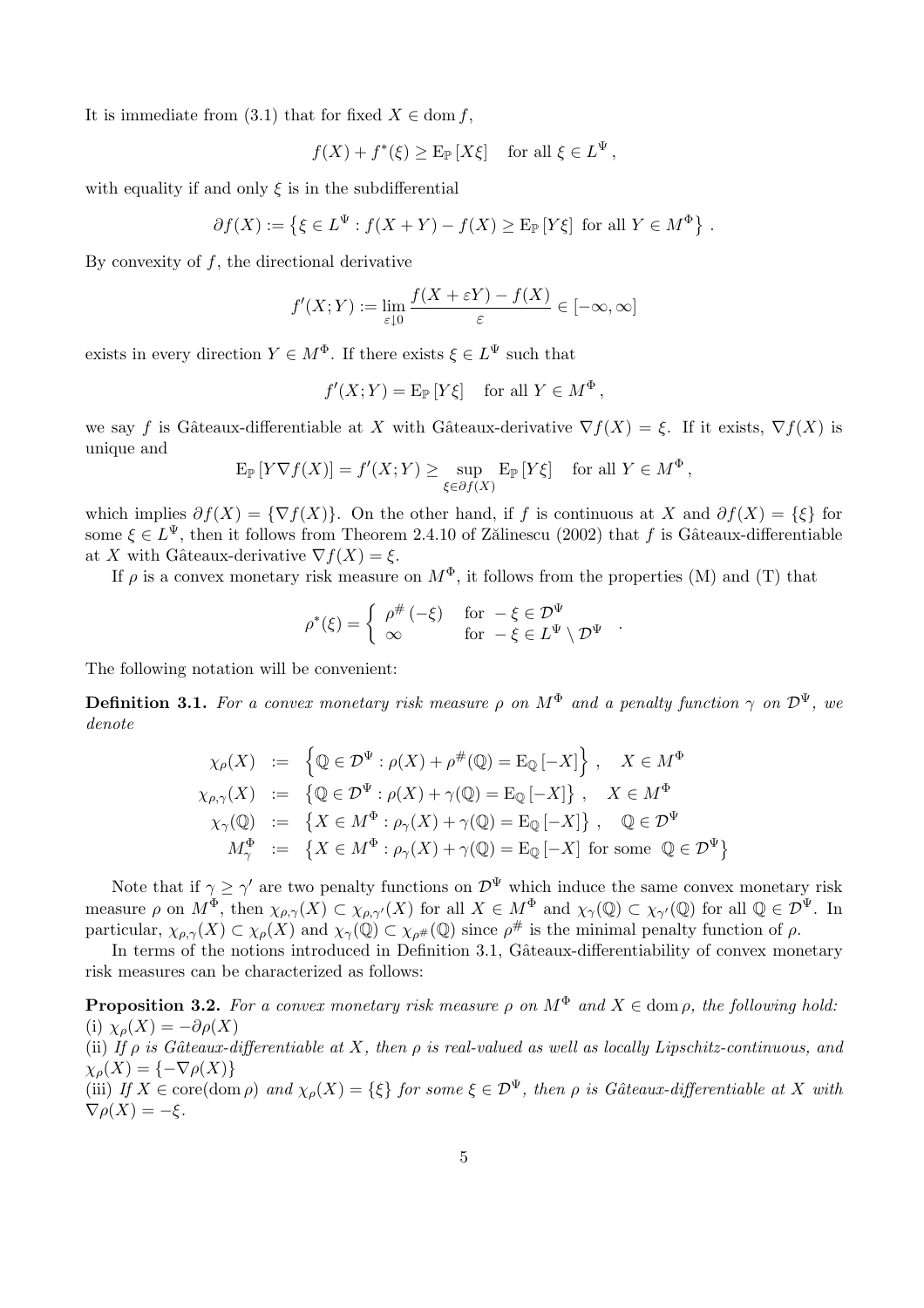*Proof.* (i) is immediate from the definition of  $\chi_{\rho}$  and the fact that  $\partial \rho(X) \subset -\mathcal{D}^{\Psi}$ .

To prove (ii), note that X has to be in core(dom  $\rho$ ) if  $\rho$  is Gâteaux-differentiable at X. Then it follows from Theorem 2.2 that  $\rho$  is real-valued and locally Lipschitz-continuous.  $\chi_{\rho}(X) = \{-\nabla \rho(X)\}\$ follows from  $\partial \rho(X) = {\nabla \rho(X)}$  and (i).

If the assumptions of (iii) hold, it follows from (i) that  $\partial \rho(X) = \{-\xi\}$ . By Theorem 2.2,  $\rho$  is real-valued and continuous on  $M^{\Phi}$ . So Theorem 2.4.10 of Zălinescu (2002) yields that  $\rho$  is Gâteauxdifferentiable at X with  $\nabla \rho(X) = -\xi$ .  $\Box$ 

**Remark 3.3.** Let  $\rho$  be a coherent risk measure on  $M^{\Phi}$  of the form

$$
\rho(X)=\sup_{\mathbb{Q}\in\mathcal{Q}}\mathrm{E}_{\mathbb{Q}}\left[-X\right]
$$

for a set  $\mathcal{Q} \subset \mathcal{D}^{\Psi}$ . Then  $\rho^{\#}(\mathbb{Q}) = 0$  for all  $\mathbb{Q} \in \mathcal{Q}$ , and therefore,  $\mathcal{Q} \subset \chi_{\rho}(m)$  for all  $m \in \mathbb{R}$ . So by (ii) of Proposition 3.2,  $\rho$  can only be Gâteaux-differentiable at m if Q consist of just one element.

# 4 Strict monotonicity

**Definition 4.1.** We call a risk measure  $\rho$  on  $M^{\Phi}$  strictly monotone on a subset A of  $M^{\Phi}$  if  $\rho(X) > \rho(Y)$ **Definition 4.1.** We call a risk measure  $\rho$  on  $M$  – strictly monotone on a subset A of  $M$  –  $\eta$   $\rho$ ( $\Lambda$ ) >  $\rho$ (<br>for all  $X, Y \in A$  such that  $X \leq Y$  as well as  $\mathbb{P}[X < Y] > 0$ , and we denote  $\mathcal{D}_{s}^{\Psi} := \{ \xi \in \mathcal{$ .

**Theorem 4.2.** Let  $\gamma$  be a penalty function on  $\mathcal{D}^{\Psi}$ . Then the following are equivalent:

- (i)  $\rho_{\gamma}$  is strictly monotone on  $M_{\gamma}^{\Phi}$
- (ii)  $\rho_{\gamma}(X) = \max_{\mathbb{Q} \in \mathcal{D}_s^{\Psi}} \{ \mathbb{E}_{\mathbb{Q}} \left[ -X \right] \gamma(\mathbb{Q}) \}$  for all  $X \in M_{\gamma}^{\Phi}$
- 
- (iii)  $\chi_{\rho_{\gamma},\gamma}(X) \subset \mathcal{D}_{\mathrm{s}}^{\Psi}$  for all  $X \in M_{\gamma}^{\Phi}$ <br>(iv)  $\chi_{\gamma}(\mathbb{Q}) = \emptyset$  for all  $\mathbb{Q} \in \mathcal{D}^{\Psi} \setminus \mathcal{D}_{\mathrm{s}}^{\Psi}$

*Proof.* The implications (iv)  $\Leftrightarrow$  (iii)  $\Rightarrow$  (ii) are clear. So it suffices to show (ii)  $\Rightarrow$  (i)  $\Rightarrow$  (iii).

(ii)  $\Rightarrow$  (i): Let  $X, Y \in M_{\gamma}^{\Phi}$  such that  $X \leq Y$  and  $\mathbb{P}[X < Y] > 0$ . Then there exists  $\mathbb{Q} \in \mathcal{D}_{s}^{\Psi}$  such that

$$
\rho_{\gamma}(Y) = \mathrm{E}_{\mathbb{Q}}\left[-Y\right] - \gamma(\mathbb{Q}) < \mathrm{E}_{\mathbb{Q}}\left[-X\right] - \gamma(\mathbb{Q}) \leq \rho_{\gamma}(X).
$$

(i)  $\Rightarrow$  (iii): Assume there exist  $X \in M_{\gamma}^{\Phi}$  and  $\mathbb{Q} \in \mathcal{D}^{\Psi} \setminus \mathcal{D}_{s}^{\Psi}$  such that  $\rho_{\gamma}(X) = \mathrm{E}_{\mathbb{Q}}[-X] - \gamma(\mathbb{Q})$ . Then there exists  $A \in \mathcal{F}$  with  $\mathbb{P}[A] > 0$  and  $\mathbb{Q}[A] = 0$ . So

$$
\rho_{\gamma}(X+1_A) \geq \mathbb{E}_{\mathbb{Q}}\left[-X-1_A\right]-\gamma(\mathbb{Q}) = \mathbb{E}_{\mathbb{Q}}\left[-X\right]-\gamma(\mathbb{Q}) = \rho_{\gamma}(X) \geq \rho_{\gamma}(X+1_A).
$$

This implies  $X + 1_A \in M_\gamma^{\Phi}$  and hence contradicts (i).

**Remark 4.3.** If a risk measure is strictly monotone on  $M^{\Phi}$ , it is of course also relevant (see Definition 3.4 in Delbaen  $(2002)$  for the coherent case and Definition 4.32 in Föllmer and Schied  $(2004)$  for the convex monetary case). Dual conditions for relevance of coherent risk measures are given in Theorem 3.5 of Delbaen (2002). For the convex monetary case, see Lemma 3.22 and Theorem 3.23 in Cheridito et al. (2006).

### 5 Strict convexity

In order to define the notion of strict convexity for monetary risk measures, we must first dispense with a trivial case. Call  $X, Y \in M^{\Phi}$  translationally equivalent (denoted  $X \sim_t Y$ ) if there exists  $m \in \mathbb{R}$  such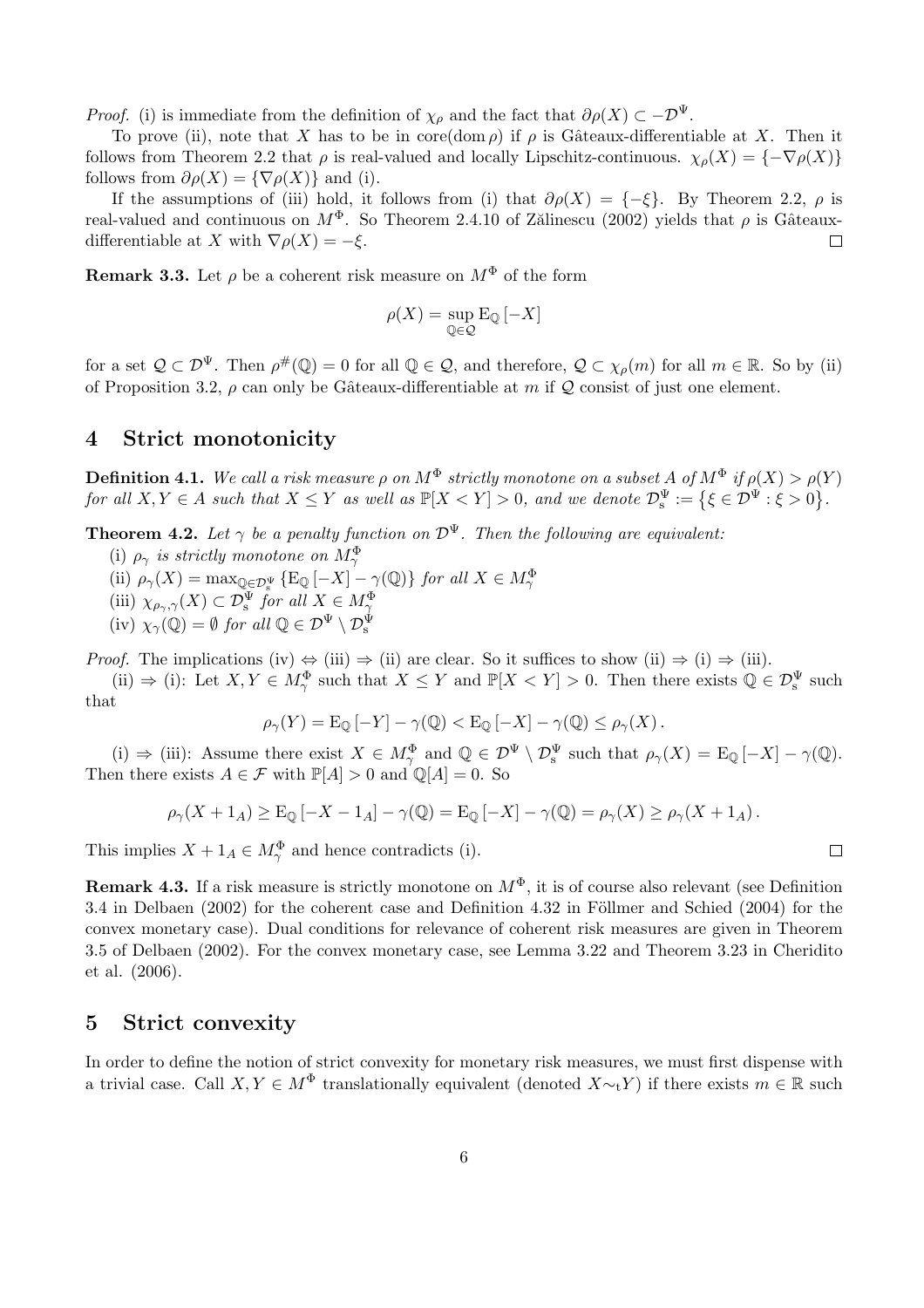that  $X = Y + m$ . If  $\rho$  is a monetary risk measure on  $M^{\Phi}$  and X, Y are elements of  $M^{\Phi}$  such that  $X = Y + m$  for  $m \in \mathbb{R}$ , then

$$
\rho(\lambda X + (1 - \lambda)Y) = \rho(\lambda(Y + m) + (1 - \lambda)Y) = \rho(Y) - \lambda m = \lambda \rho(X) + (1 - \lambda)\rho(Y) \tag{5.1}
$$

for all  $0 \leq \lambda \leq 1$ . So  $\rho$  cannot be strictly convex between X and Y.

**Definition 5.1.** We call a monetary risk measure  $\rho$  on  $M^{\Phi}$  strictly convex modulo translation on a subset A of  $M^{\Phi}$  if

$$
\rho(\lambda X + (1 - \lambda)Y) < \lambda \rho(X) + (1 - \lambda)\rho(Y)
$$

for all  $X, Y \in A$  and  $\lambda \in (0,1)$  such that  $X \not\sim_t Y$  and  $\lambda X + (1 - \lambda)Y \in A$ .

It can be seen from (5.1) that a monetary risk measure  $\rho$  on  $M^{\Phi}$  which is strictly convex modulo translation on a subset A of  $M^{\Phi}$  is also convex on A.

**Proposition 5.2.** A monetary risk measure on  $M^{\Phi}$  which is strictly convex modulo translation on a convex subset A of  $M^{\Phi}$  is also strictly monotone on A.

*Proof.* Assume  $\rho$  is a monetary risk measure on  $M^{\Phi}$  that is strictly convex modulo translation but not strictly monotone on a convex set  $A \subset M^{\Phi}$ . Then there exist  $X, Y \in A$  such that  $X \leq Y, \mathbb{P}[X \leq Y] > 0$ and  $\rho(X) = \rho(Y)$ . X and Y cannot be translationally equivalent. But

$$
\rho(Y) \le \rho\left(\frac{X+Y}{2}\right) \le \rho(X) = \rho(Y)
$$

and therefore,

$$
\rho\left(\frac{X+Y}{2}\right) = \frac{\rho(X) + \rho(Y)}{2},
$$

a contradiction.

The following theorem gives dual conditions for strict convexity modulo translation. Note that for a penalty function  $\gamma : \mathcal{D}^{\Psi} \to (-\infty, \infty]$  and  $\mathbb{Q} \in \mathcal{D}^{\Psi}$ , a random variable  $X \in M^{\Phi}$  is in  $\chi_{\gamma}(\mathbb{Q})$  if and only if  $X + m$  is in  $\chi_{\gamma}(\mathbb{Q})$  for all  $m \in \mathbb{R}$ .

**Theorem 5.3.** For a penalty function  $\gamma$  on  $\mathcal{D}^{\Psi}$ , the following are equivalent:

- (i)  $\rho_{\gamma}$  is strictly convex modulo translation on  $M_{\gamma}^{\Phi}$
- (ii)  $\chi_{\rho_\gamma,\gamma}(X) \setminus \chi_{\rho_\gamma,\gamma}(Y) \neq \emptyset$  for all  $X, Y \in M_\gamma^{\Phi}$  such that  $X \not\sim_t Y$
- (iii)  $\chi_{\rho_\gamma,\gamma}(X) \cap \chi_{\rho_\gamma,\gamma}(Y) = \emptyset$  for all  $X, Y \in M_\gamma^{\Phi}$  such that  $X \not\sim_t Y$
- (iv) for all  $\mathbb{Q} \in \mathcal{D}^{\Psi}$ ,  $\chi_{\gamma}(\mathbb{Q})$  contains at most one element modulo translation.

*Proof.* The equivalence of (iii) and (iv) is obvious. So it is enough to show (iii)  $\Rightarrow$  (ii)  $\Rightarrow$  (iii).

(iii)  $\Rightarrow$  (ii) holds since for  $X \in M_\gamma^{\Phi}$ ,  $\chi_{\rho_\gamma,\gamma}(X)$  is not empty.

(ii)  $\Rightarrow$  (i): Let  $X, Y \in M^{\Phi}_{\gamma}$  and  $\lambda \in (0,1)$  such that  $X \not\sim_t Y$  and  $\lambda X + (1 - \lambda)Y \in M^{\Phi}_{\gamma}$ . Then  $\lambda X + (1 - \lambda)Y \gamma_t X$ . Thus there exists  $\mathbb{Q} \in \chi_{\rho_\gamma, \gamma}(\lambda X + (1 - \lambda)Y) \setminus \chi_{\rho_\gamma, \gamma}(X)$ , and we have

$$
\rho_{\gamma}(\lambda X + (1 - \lambda)Y) = \mathcal{E}_{\mathbb{Q}}[-\lambda X - (1 - \lambda)Y] - \gamma(\mathbb{Q})
$$
  
=  $\lambda (\mathcal{E}_{\mathbb{Q}}[-X] - \gamma(\mathbb{Q})) + (1 - \lambda) (\mathcal{E}_{\mathbb{Q}}[-Y] - \gamma(\mathbb{Q})) < \lambda \rho_{\gamma}(X) + (1 - \lambda) \rho_{\gamma}(Y).$ 

(i)  $\Rightarrow$  (iii): Assume there exist  $X, Y \in M_{\gamma}^{\Phi}$  and  $\mathbb{Q} \in \mathcal{D}^{\Psi}$  such that  $X \not\sim_t Y$  and  $\mathbb{Q} \in \chi_{\rho_{\gamma},\gamma}(X) \cap$  $\chi_{\rho_{\gamma},\gamma}(Y)$ . Then

$$
\rho_{\gamma}\left(\frac{X+Y}{2}\right) \ge \mathcal{E}_{\mathbb{Q}}\left[-\frac{X+Y}{2}\right] - \gamma(\mathbb{Q}) = \frac{1}{2}\left(\rho_{\gamma}(X) + \rho_{\gamma}(Y)\right) \ge \rho_{\gamma}\left(\frac{X+Y}{2}\right). \tag{5.2}
$$

So  $(X + Y)/2 \in M_{\gamma}^{\Phi}$ , and (5.2) is in contradiction to (i). This shows that (i) implies (iii).

 $\Box$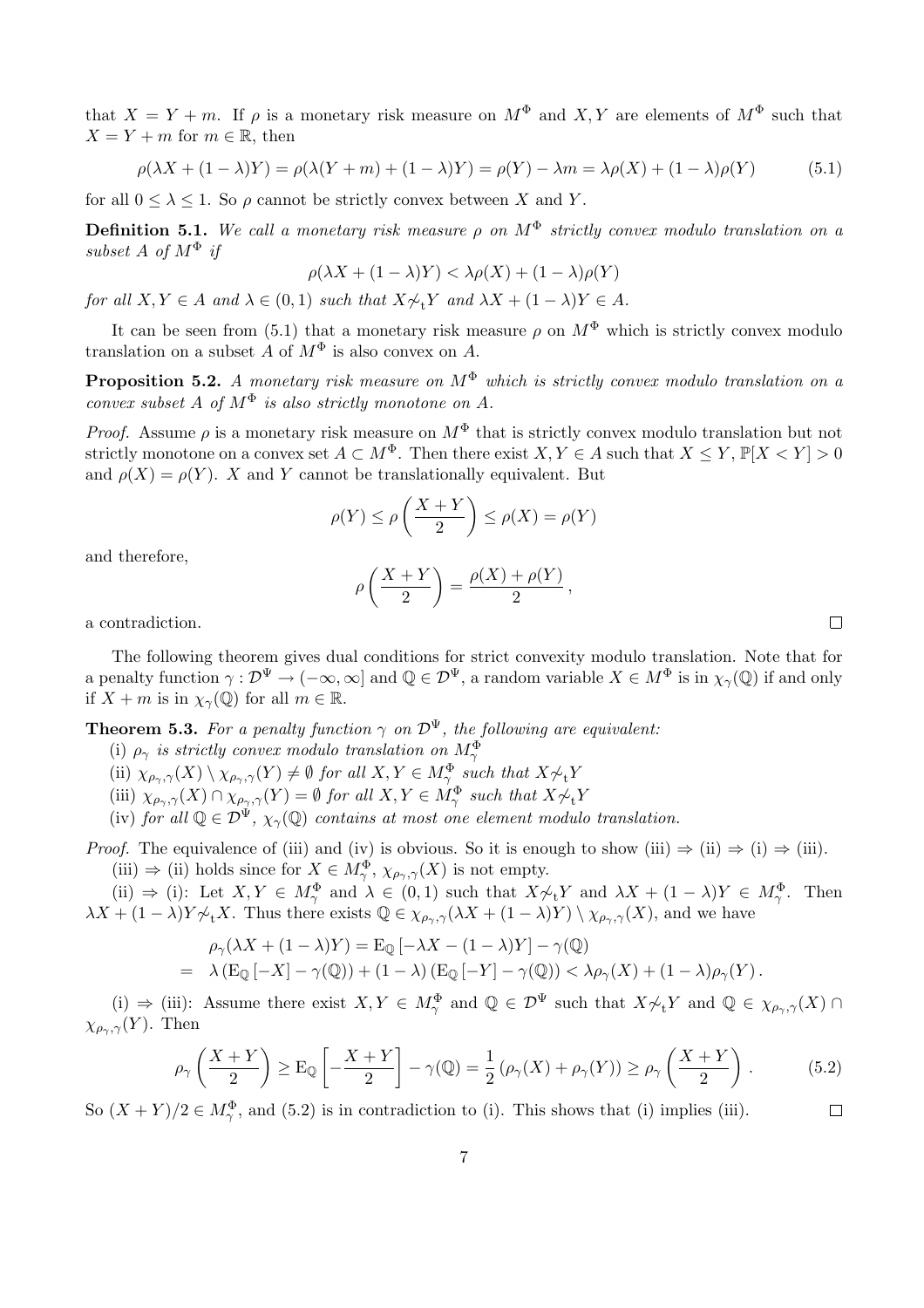If  $\rho$  is a coherent risk measure on  $M^{\Phi}$ , it is linear on all rays  $\{\lambda X : \lambda > 0\}$ ,  $X \in M^{\Phi}$ . So it cannot be strictly convex modulo translation. But it can be strictly convex modulo weaker equivalence relations, such as, for instance, comonotonicity. We call two random variables  $X$  and  $Y$  comonotone and write  $X \sim_c Y$  if  $(X(\omega) - X(\omega'))(Y(\omega) - Y(\omega')) \geq 0$  for  $\mathbb{P} \times \mathbb{P}$ -almost all  $(\omega, \omega')$ , and we define strict convexity modulo comonotonicity analogously to strict convexity modulo translation (see Definition 5.1 above).

**Theorem 5.4.** For a penalty function  $\gamma$  on  $\mathcal{D}^{\Psi}$ , the following are equivalent:

- (i)  $\rho_{\gamma}$  is strictly convex modulo comonotonicity on  $M_{\gamma}^{\Phi}$
- (ii)  $\chi_{\rho_\gamma,\gamma}(X) \setminus \chi_{\rho_\gamma,\gamma}(Y) \neq \emptyset$  for all  $X, Y \in M_\gamma^{\Phi}$  such that  $X \not\sim_c Y$
- (iii)  $\chi_{\rho_{\gamma},\gamma}(X) \cap \chi_{\rho_{\gamma},\gamma}(Y) = \emptyset$  for all  $X, Y \in M_{\gamma}^{\Phi}$  such that  $X \not\sim_c Y$
- (iv) for all  $\mathbb{Q} \in \mathcal{D}^{\Psi}$ ,  $\chi_{\gamma}(\mathbb{Q})$  contains at most one element modulo comonotonicity.

*Proof.* The implications (iii)  $\Leftrightarrow$  (iv), (iii)  $\Rightarrow$  (ii) and (i)  $\Rightarrow$  (iii) follow exactly as in Theorem 5.3. To prove (ii)  $\Rightarrow$  (i), suppose there exist  $X, Y \in M_{\gamma}^{\Phi}$  and  $\lambda \in (0,1)$  such that  $X \not\sim_c Y$  and  $\lambda X + (1 - \lambda)Y \in M_{\gamma}^{\Phi}$ . Assume that

$$
\chi_{\rho_{\gamma},\gamma}(\lambda X + (1 - \lambda)Y) \subset \chi_{\rho_{\gamma},\gamma}(X) \cap \chi_{\rho_{\gamma},\gamma}(Y). \tag{5.3}
$$

Then there exists

$$
\mathbb{Q} \in \bigcap_{\mu \in [0,1]} \chi_{\rho_\gamma,\gamma}(\mu X + (1 - \mu) Y), \tag{5.4}
$$

 $\Box$ 

which implies

$$
\rho_{\gamma}(\mu X + (1 - \mu)Y) = \mu \rho_{\gamma}(X) + (1 - \mu) \rho_{\gamma}(Y) \text{ for all } \mu \in [0, 1].
$$
 (5.5)

But for  $\mu_0 \in (0,1)$  small enough, one has  $\mu_0 X + (1 - \mu_0) Y \nless_{c} X$ . By (5.4),  $\mu_0 X + (1 - \mu_0) Y$  belongs to  $M_\gamma^{\Phi}$ . Hence, it follows from (ii) that there exists  $\mathbb{Q}_0 \in \chi_{\rho_\gamma,\gamma}(\mu_0 X + (1 - \mu_0) Y) \setminus \chi_{\rho_\gamma,\gamma}(X)$ , and we obtain

$$
\rho_{\gamma}(\mu_0 X + (1 - \mu_0)Y) = \mathcal{E}_{\mathbb{Q}_0} [-\mu_0 X - (1 - \mu_0)Y] - \gamma(\mathbb{Q}_0)
$$
  
=  $\mu_0 (\mathcal{E}_{\mathbb{Q}_0} [-X] - \gamma(\mathbb{Q}_0)) + (1 - \mu_0) (\mathcal{E}_{\mathbb{Q}_0} [-Y] - \gamma(\mathbb{Q}_0)) < \mu_0 \rho_{\gamma}(X) + (1 - \mu_0) \rho_{\gamma}(Y),$ 

a contradiction to (5.5). So (5.3) cannot hold, that is, there exists  $\mathbb{Q} \in \chi_{\rho_{\gamma},\gamma}(\lambda X + (1-\lambda)Y)$  which does not belong to  $\chi_{\rho_{\gamma},\gamma}(X) \cap \chi_{\rho_{\gamma},\gamma}(Y)$ , and we obtain

$$
\rho_{\gamma}(\lambda X + (1 - \lambda)Y) = \mathcal{E}_{\mathbb{Q}}[-\lambda X - (1 - \lambda)Y] - \gamma(\mathbb{Q})
$$
  
=  $\lambda (\mathcal{E}_{\mathbb{Q}}[-X] - \gamma(\mathbb{Q})) + (1 - \lambda) (\mathcal{E}_{\mathbb{Q}}[-Y] - \gamma(\mathbb{Q})) < \lambda \rho_{\gamma}(X) + (1 - \lambda) \rho_{\gamma}(Y).$ 

### 6 Risk measures and stochastic orders

For a random variable  $X \in L^0$  with distribution function  $F^X$  we denote by  $q^X$  the right-continuous quantile function from  $(0, 1)$  to  $\mathbb R$  given by

$$
q^{X}(y) := \inf \{ x \in \mathbb{R} : F^{X}(x) > y \} .
$$

Viewed as a random variable on (0, 1) equipped with the Borel sigma-algebra and the Lebesgue measure, viewed as a random variable on  $(0, 1)$  equipped with the Borel sigma-algebra and the  $q^X$  has the same distribution as X; in particular,  $\int_0^1 q^X(y) dy = \mathbb{E}_{\mathbb{P}}[X]$  for  $X \in L^1$ .

We call a function  $f : \mathbb{R} \to \mathbb{R}$  increasing (decreasing) if  $f(x) \leq f(y)$   $(f(x) \geq f(y))$  for  $x \leq y$ .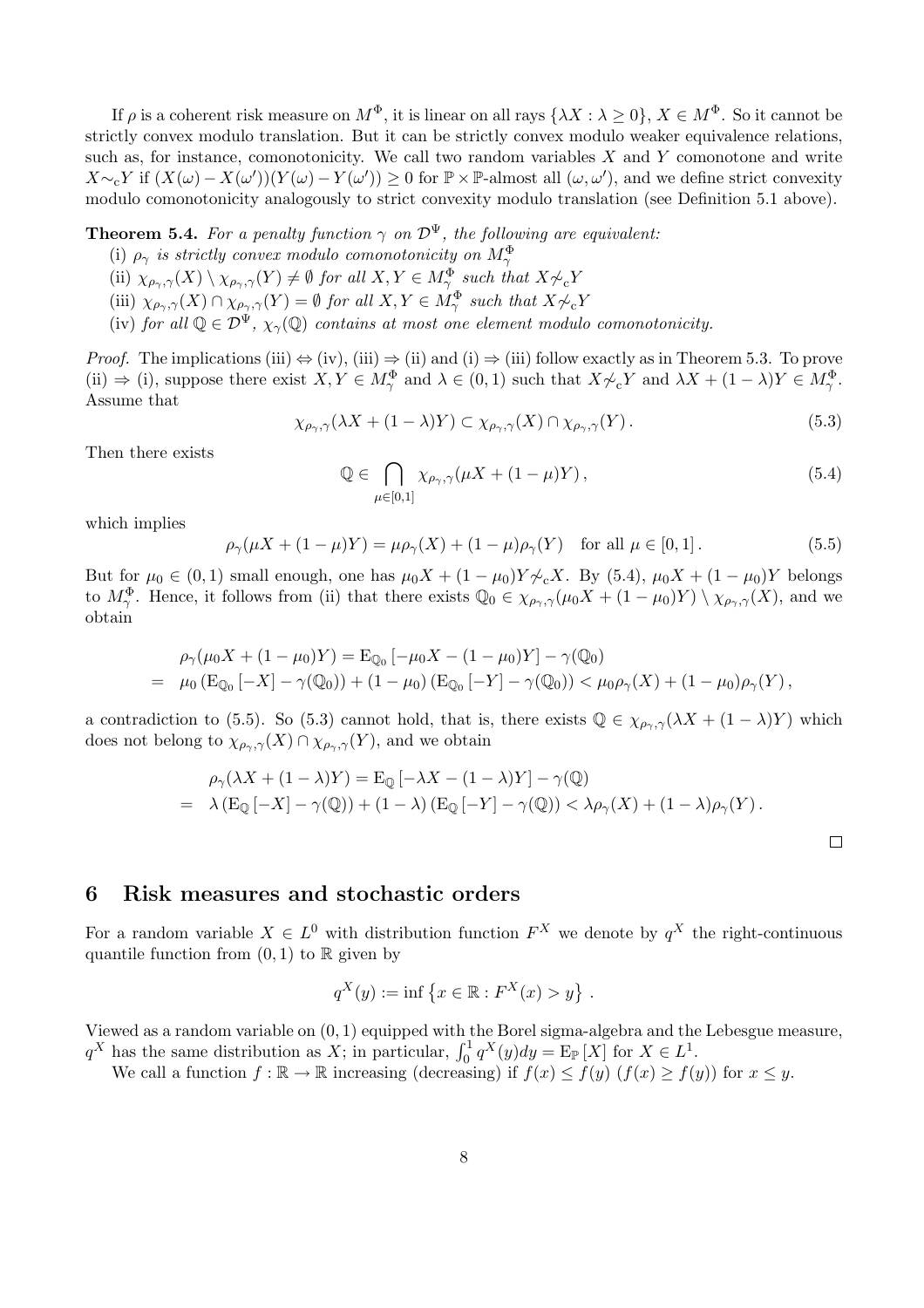**Definition 6.1.** Let  $X, Y \in L^1$  and S a class of functions  $f : \mathbb{R} \to \mathbb{R}$ . Then we say X dominates Y with respect to S and write  $X \succeq_S Y$  if

$$
\mathrm{E}_{\mathbb{P}}\left[f(X)\right] \geq \mathrm{E}_{\mathbb{P}}\left[f(Y)\right]
$$

for all  $f \in S$  such that  $f(X), f(Y) \in L^1$ . If  $X \succeq_S Y$  and  $X \preceq_S Y$ , we call X equivalent to Y with respect to S and write  $X \sim_S Y$ . If  $X \succeq_S Y$  and  $X \not\sim_S Y$ , we say X strictly dominates Y with respect to S and write  $X \succ_S Y$ . By i we denote the class of all increasing functions, by cv all concave functions, by icv all increasing concave functions, and by icx all increasing convex functions.

It is immediate from Definition 6.1 that  $\succeq_i$  and  $\succeq_{cv}$  are stronger than  $\succeq_{icv}$  and that  $X\succeq_{icv}Y$  is equivalent to  $-X \preceq_{\text{icx}} - Y$ . Moreover, one has the following:

$$
X \succeq_1 Y \iff q^X(y) \ge q^Y(y) \text{ for all } y \in (0,1)
$$
\n
$$
(6.1)
$$

 $X \succeq_{\text{icv}} Y \Leftrightarrow \int_0^z$  $\int_0^z q^X(y) dy \ge \int_0^z$  $\int_0^z q^Y(y) dy$  for all  $z \in (0,1) \Leftrightarrow$  there exists a probability space with random variables  $\tilde{X}$  and  $\tilde{Y}$  such that  $F^{\tilde{X}} = F^X$ ,  $F^{\tilde{Y}} = F^Y$  and  $\tilde{X} \geq E[\tilde{Y} | \tilde{X}]$ (6.2)

$$
X \succeq_{\text{cv}} Y \Leftrightarrow X \succeq_{\text{icv}} Y \text{ and } \mathbb{E}_{\mathbb{P}}[X] = \mathbb{E}_{\mathbb{P}}[Y] \Leftrightarrow \text{ there exists a probability space with random variables } \tilde{X} \text{ and } \tilde{Y} \text{ such that } F^{\tilde{X}} = F^X, F^{\tilde{Y}} = F^Y \text{ and } \tilde{X} = \mathbb{E}[\tilde{Y} | \tilde{X}].
$$
 (6.3)

Proofs of these facts and more on stochastic orders can, for instance, be found in Müller and Stoyan  $(2002)$ , Föllmer and Schied  $(2004)$  or Shaked and Shanthikumar  $(2007)$ . It is clear from  $(6.1)$ – $(6.3)$ that

$$
X \sim_{\text{i}} Y \iff X \sim_{\text{cv}} Y \iff X \sim_{\text{icv}} Y \iff q^X = q^Y \iff F^X = F^Y \,, \tag{6.4}
$$

and one obtains from Jensen's inequality for conditional expectations that  $E_{\mathbb{P}}[X | \mathcal{G}] \succeq_{\text{cv}} X$  for all  $X \in L^1$  and every sub-sigma-algebra  $\mathcal{G} \subset \mathcal{F}$ . Furthermore, if  $X \in L^1$  is not  $\mathcal{G}$ -measurable, then  $E_{\mathbb{P}}[f(E_{\mathbb{P}}[X \mid \mathcal{G}])] > E_{\mathbb{P}}[f(X)]$  for all strictly concave functions f such that  $f(X) \in L^1$ . In particular,  $E_{\mathbb{P}}[X \mid \mathcal{G}] \succ_{\text{cv}} X$  as well as  $E_{\mathbb{P}}[X \mid \mathcal{G}] \succ_{\text{iv}} X$ . On the other hand, if  $X \succ_{\text{cv}} Y$  or  $X \succ_{\text{iv}} Y$ , then by (6.2)–(6.3), there exists a probability space with random variables  $\tilde{X}$  and  $\tilde{Y}$  distributed as X and Y, respectively, such that  $\tilde{X} \geq E[\tilde{Y} | \tilde{X}]$ . Since  $F^{\tilde{X}} \neq F^{\tilde{Y}}$ , one has  $\mathbb{P}[\tilde{X} > E[\tilde{Y} | \tilde{X}]] > 0$  or  $E[\tilde{Y} \mid \tilde{X}] \neq \tilde{Y}$ . This shows that  $E_{\mathbb{P}}[f(X)] > E_{\mathbb{P}}[f(Y)]$  for all strictly concave increasing functions f such that  $f(X), f(Y) \in L^1$ .

**Definition 6.2.** Let  $\rho$  be a monetary risk measure on  $M^{\Phi}$  and S a class of functions  $f : \mathbb{R} \to \mathbb{R}$ . Then we call  $\rho$  S-monotone if  $\rho(X) \ge \rho(Y)$  for all  $X, Y \in M^{\Phi}$  such that  $X \preceq_{\mathcal{S}} Y$ . If  $\rho$  is S-monotone and  $\rho(X) > \rho(Y)$  for all  $X, Y \in M^{\overline{\Phi}}$  such that  $X \prec_S Y$ , we call  $\rho$  strictly S-monotone. If  $\rho(X)$  only depends on  $F^X$ , we call  $\rho$  distribution-based.

Since  $\succeq_{\text{icv}}$  is weaker than  $\succeq_i$  and  $\succeq_{\text{cv}}$ , an icv-monotone monetary risk measure is also i- and cvmonotone. On the other hand, the extension of Proposition 2.1 of Dana (2005) to Orlicz hearts yields that every cv-monotone monetary risk measure on  $M^{\Phi}$  is icv-monotone. However, an i-monotone monetary risk measure is not necessarily cv- or icv-monotone:

**Example 6.3.** By (6.1), the monetary risk measure value-at-risk  $VaR_{\alpha}(X) := -q^X(\alpha)$  is i-monotone and distribution-based but not strictly i-monotone. Also, for every non-constant random variable  $X \in L^1$ , one has  $X \prec_{\text{cv}} Y := \mathbb{E}_{\mathbb{P}}[X]$ . But there exists  $\alpha \in (0,1)$  such that  $\text{VaR}_{\alpha}(X) < \text{VaR}_{\alpha}(Y)$ . So  $VaR_{\alpha}$  is not cv-monotone and therefore also not icv-monotone. It is also not convex and hence not coherent (see Artzner et al., 1999; or Föllmer and Schied, 2004).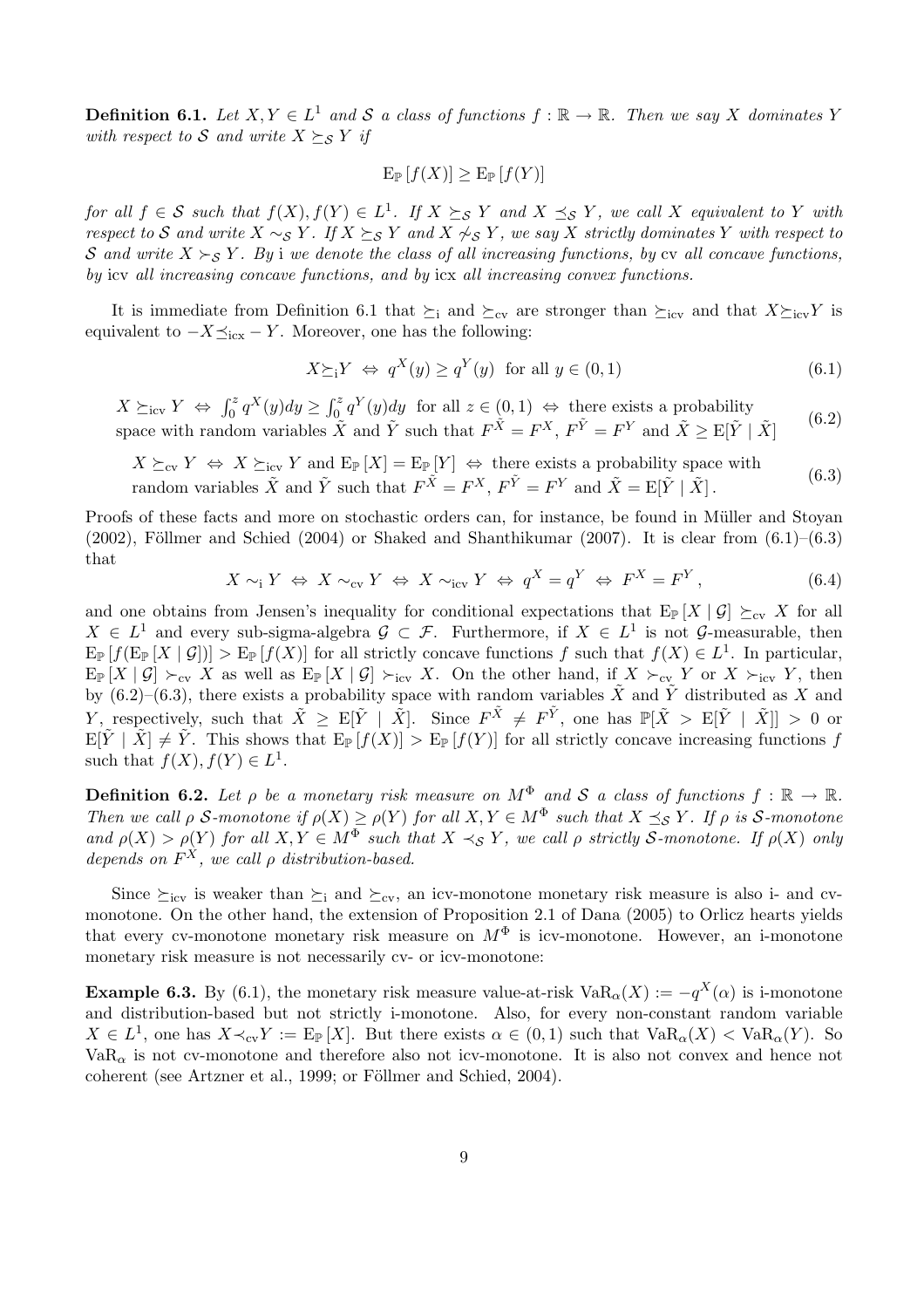In view of (6.4), every i-, cv- or icv-monotone monetary risk measure is also distribution-based. On the other hand, Theorem 4.1 of Dana (2005) (extended to Orlicz hearts) shows that if the probability space is atomless, then every lower semicontinuous distribution-based convex monetary risk measure is icv-monotone. The following example shows that this does not need to be the case if the probability space has atoms:

**Example 6.4.** Consider a probability space  $\Omega$  consisting of two elements,  $\omega_1$  and  $\omega_2$ , and two probability measures  $\mathbb P$  and  $\mathbb Q$  such that

$$
\mathbb{P}[\omega_1] = \mathbb{Q}[\omega_2] = \frac{1}{3} \text{ and } \mathbb{P}[\omega_2] = \mathbb{Q}[\omega_1] = \frac{2}{3}.
$$

Then  $\rho(X) := \mathbb{E}_{\mathbb{Q}}[-X]$  defines a continuous strictly monotone coherent risk measure on  $L^1$ , which since  $\mathbb P$  assigns weights unevenly, is distribution-based. Now consider the random variables  $X, Y, Z$ given by  $X(\omega_i) = -j$ ,  $Y(\omega_i) = j - 3$  and  $Z = \mathbb{E}_{\mathbb{P}}[X] = -5/3$ . Then  $X \prec_i Y$  and  $X \prec_{\text{cv}} Z$  but  $\rho(X) = 4/3 < \rho(Y) = \rho(Z) = 5/3$ . So  $\rho$  is not i-monotone, not cv-monotone, and therefore also not icv-monotone.

#### 6.1 icv-monotone monetary risk measures and sets of acceptable positions

It is well-known that a monetary risk measure  $\rho : M^{\Phi} \to (-\infty, \infty]$  can be reconstructed from its acceptance set ª

$$
\mathcal{C} := \left\{ X \in M^{\Phi} : \rho(X) \le 0 \right\}
$$

through

$$
\rho_{\mathcal{C}}(X) := \inf \{ m \in \mathbb{R} : X + m \in \mathcal{C} \}, \quad X \in M^{\Phi}.
$$

Moreover, if  $\mathcal B$  is a subset of  $M^{\Phi}$  with the following three properties:

for all 
$$
X \in \mathcal{B}
$$
, the set  $\{Y \in M^{\Phi} : Y \ge X\}$  is contained in  $\mathcal{B}$  (6.5)

$$
\rho_{\mathcal{B}}(0) \in \mathbb{R} \tag{6.6}
$$

$$
\rho_{\mathcal{B}}(X) \in (-\infty, \infty] \text{ for all } X \in M^{\Phi}, \tag{6.7}
$$

then  $\rho_B$  is a monetary risk measure on  $M^{\Phi}$ . In regard to the icv-order, one has the following

**Proposition 6.5.** The acceptance set C of an icv-monotone monetary risk measure  $\rho$  on  $M^{\Phi}$  has the following property:

for all 
$$
X \in \mathcal{C}
$$
, the set  $\{Y \in M^{\Phi} : Y \succeq_{\text{icv}} X\}$  is contained in  $\mathcal{C}$ . (6.8)

On the other hand, for every subset B of  $M^{\Phi}$  with the properties (6.6)–(6.8),  $\rho_B$  is an icv-monotone monetary risk measure on  $M^{\Phi}$ .

Proof. That the acceptance set of an icv-monotone monetary risk measure satisfies (6.8) is clear. On the other hand, a subset B of  $M^{\Phi}$  with the properties (6.6)–(6.8) also satisfies (6.5). So  $\rho_B$  is a monetary risk measure, which obviously is icv-monotone. □

For fixed  $X \in M^{\Phi}$ , the set  $\{Z \in M^{\Phi} : Z \succeq_{\text{icv}} X\}$ For fixed  $X \in M^{\Phi}$ , the set  $\{Z \in M^{\Phi} : Z \succeq_{\text{icv}} X\}$  is convex. But this is in general not the case for sets of the form  $\{Z \in M^{\Phi} : Z \succeq_{\text{icv}} X \text{ or } Z \succeq_{\text{icv}} Y\}$  for  $X, Y \in M^{\Phi}$ . This allows us to construc following example of a non-convex icv-monotone monetary risk measure.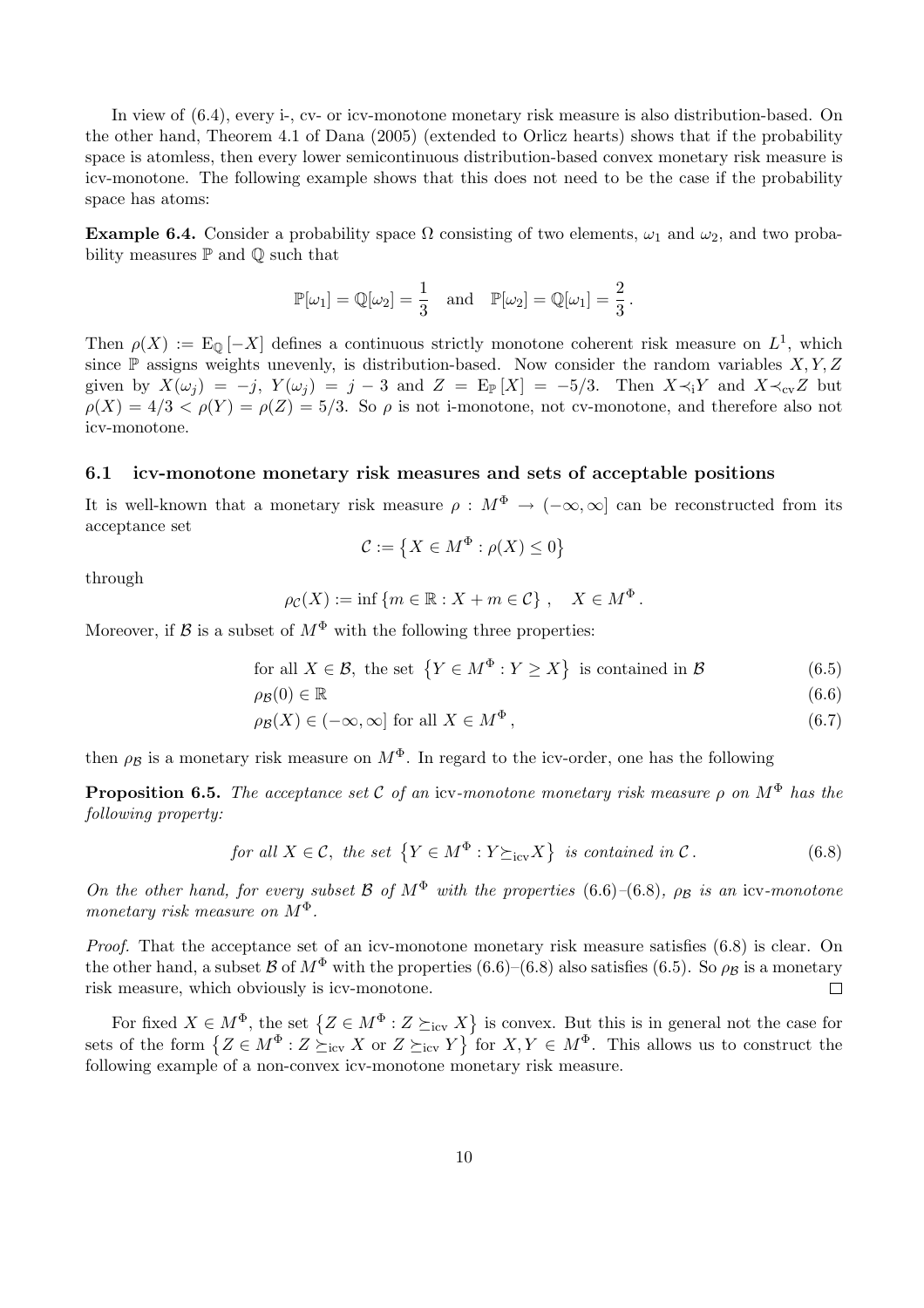**Example 6.6.** Let  $(0, 1)$  with the Borel sigma-algebra and the Lebesgue measure be our probability space. Consider the set  $\mathcal{B} = \{ Z \in L^1 : Z \succeq_{\text{icv}} X \text{ or } Z \succeq_{\text{icv}} Y \}$ , where

$$
X(x) = \begin{cases} 6x - 1 & 0 < x \le \frac{1}{3} \\ 6x + 1 & \frac{1}{3} < x < 1 \end{cases} \qquad Y(x) = \begin{cases} 6x + 1 & 0 < x \le \frac{1}{3} \\ 6x - 1 & \frac{1}{3} < x < 1 \end{cases}.
$$

Set  $Z(x) = \frac{1}{2}(X+Y)(x) = 6x$ . Then  $\int_0^1 q^Z(x)dx < \int_0^1 q^X(x)dx$  as well as  $\int_0^t q^Z(x)dx < \int_0^t q^Y(x)dx$  for  $0 < t < \frac{2}{3}$ . Hence,  $Z \notin \mathcal{B}$ , and  $\rho_{\mathcal{B}}$  is a non-convex icv-monotone monetary risk measure on  $L^1$ .

#### 6.2 Dual representations of icv-monotone convex monetary risk measures

Average value-at-risk at level  $\alpha \in (0,1)$ ,

$$
A VaR_{\alpha}(X) := \frac{1}{\alpha} \int_0^{\alpha} VaR_{y}(X) dy = -\frac{1}{\alpha} \int_0^{\alpha} q^{X}(y) dy,
$$

is a real-valued coherent risk measure on  $L^1$  (see Föllmer and Schied, 2004). (6.2) shows that it is icv-monotone but not strictly icv-monotone. It has been noted before that AVaR can be used as a building block to construct other risk measures; see for instance, Kusuoka (2001), Acerbi (2002, 2004), Föllmer and Schied (2004), Frittelli and Rosazza Gianin (2005), Leitner (2005), Dana (2005), or Jouini et al. (2006). Here, we adapt some of the duality results of Dana (2005) to our setup and combine them with Theorems 2.1 and 2.2 to derive representation results for icv-monotone risk measures on Orlicz hearts. Then we provide characterizations for strict monotonicity, strict convexity modulo translation and strict cv- and icv-monotonicity of icv-monotone risk measures. We are using the following notation:

**Definition 6.7.** By  $M^{\Phi}(0,1)$  we denote the Orlicz heart corresponding to  $\Phi$  over  $(0,1)$  equipped with the Borel sigma-algebra and Lebesgue measure.  $L^{\Psi}(0,1)$  is the Orlicz space over  $(0,1)$  induced by  $\Psi$ . Furthermore, we set  $\epsilon$   $\mathbf{v}$ ª

we set  
\n
$$
R^{\Phi} := \{q^X : X \in M^{\Phi}\},
$$
\n
$$
\hat{\mathcal{D}} := \left\{ l : (0,1) \to \mathbb{R}_+ : l \text{ left-continuous, decreasing and } \int_0^1 l(y) dy = 1 \right\},
$$
\n
$$
\hat{\mathcal{D}}^{\Psi} := \hat{\mathcal{D}} \cap L^{\Psi}(0,1) \quad and \quad \hat{\mathcal{D}}_s^{\Psi} := \left\{ l \in \hat{\mathcal{D}}^{\Psi} : l(y) > 0 \text{ for all } y \in (0,1) \right\}.
$$

If the probability space  $(\Omega, \mathcal{F}, \mathbb{P})$  over which  $M^{\Phi}$  is defined is atomless, it supports a random variable It the probability space  $(X, \mathcal{F}, \mathbb{P})$  over which  $M^{\infty}$  is defined is atomiess, it supports a random variable<br>that is uniformly distributed on  $(0, 1)$ , and  $R^{\Phi}$  is equal to the convex set  $\{q^X : X \in M^{\Phi}(0, 1)\}$ .

For  $l \in \hat{\mathcal{D}}$ , define the right-continuous function  $\tilde{l} : (0, 1] \to \mathbb{R}_+$  by

$$
\tilde{l}(y) := \begin{cases} l(y+) & \text{for } y \in (0,1) \\ 0 & \text{for } y = 1 \end{cases}.
$$

Then  $d\mu(y) = -yd\tilde{l}(y)$  induces a probability measure  $\mu$  on  $(0, 1]$  such that

$$
l(y) = \int_{[y,1]} \frac{1}{x} d\mu(x)
$$
 and  $\tilde{l}(y) = \int_{(y,1]} \frac{1}{x} d\mu(x)$  for  $y \in (0,1)$ .

This provides a bijection between  $\hat{\mathcal{D}}$  and the set of probability measures  $\mu$  on (0, 1]. For given  $l \in \hat{\mathcal{D}}^{\Psi}$ and  $X \in M^{\Phi}$ , one has

$$
\langle -q^X, l \rangle := \int_0^1 -q^X(y)l(y)dy = \int_{(0,1]} \text{AVaR}_y(X)d\mu(y).
$$
 (6.9)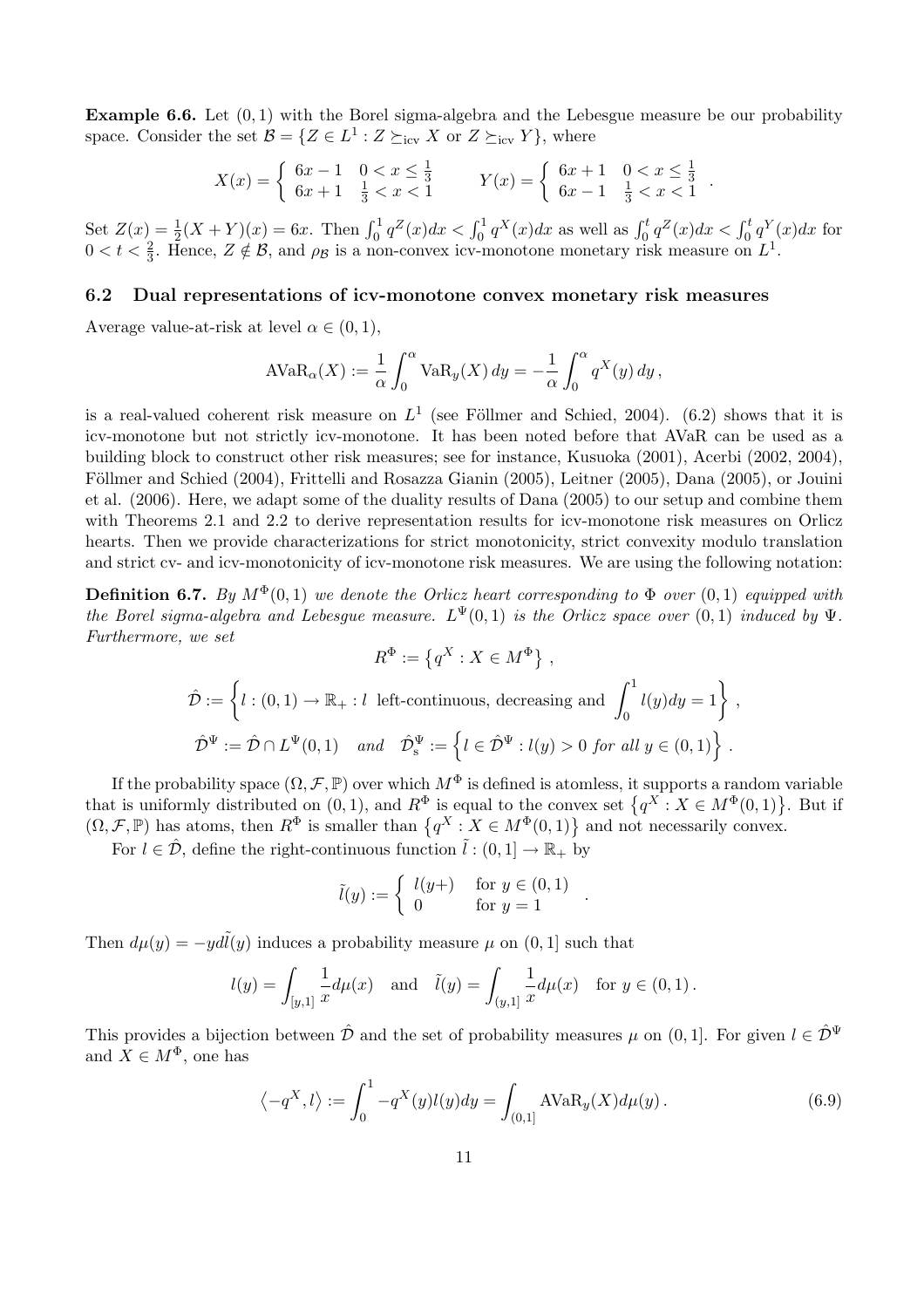Since (6.9) defines a real-valued coherent risk measure on  $M^{\Phi}$ , it follows from Theorem 2.2 that it is continuous in X with respect to  $\|.\|_{\Phi}$ . Together with (6.2), (6.9) shows that for  $X, Y \in M^{\Phi}$ ,

$$
X \preceq_{\text{icv}} Y \quad \Leftrightarrow \quad \left\langle q^X, l \right\rangle \le \left\langle q^Y, l \right\rangle \quad \text{for all } l \in \hat{\mathcal{D}}^{\Psi} \,. \tag{6.10}
$$

Moreover, for  $\xi \in \mathcal{D}^{\Psi}$ , the function  $l^{\xi}$  given by  $l^{\xi}(y) := q^{\xi}(1-y)$  belongs to  $\hat{\mathcal{D}}^{\Psi}$ , and by Hardy– Littlewood's inequality,  $\overline{a}$  $\mathbf{r}$ 

$$
\left\langle q^X, l^{\xi} \right\rangle \le \mathcal{E}_{\mathbb{P}} \left[ X \xi \right] \quad \text{for all } X \in M^{\Phi} \, ; \tag{6.11}
$$

see Hardy et al. (1988) or Föllmer and Schied (2004).

**Definition 6.8.** We call a mapping  $v : \hat{\mathcal{D}}^{\Psi} \to (-\infty, \infty]$  a penalty function on  $\hat{\mathcal{D}}^{\Psi}$  if it is bounded from below and not identically equal to  $\infty$ . We say that it satisfies the growth condition (G) if there exist constants  $a \in \mathbb{R}$  and  $b > 0$  such that

$$
\nu(l) \ge a + b ||l||_{\Psi} \quad \text{for all } l \in \hat{\mathcal{D}}^{\Psi}.
$$

The following is a variant of Theorem 2.1 that will be useful to construct examples in Section 8.

**Theorem 6.9.** Let  $\nu$  be a penalty function on  $\hat{\mathcal{D}}^{\Psi}$ . Then

$$
\rho_{\nu}(X) := \sup_{l \in \hat{\mathcal{D}}^{\Psi}} \left\{ \left\langle -q^X, l \right\rangle - \nu(l) \right\}
$$

defines a lower semicontinuous icv-monotone convex monetary risk measure on  $M^{\Phi}$ , and the implications

 $(i) \Rightarrow (ii) \Leftrightarrow (iii) \Leftrightarrow (iv)$ 

hold among the conditions:

- (i)  $\nu$  satisfies the growth condition (G)
- (ii) core(dom  $\rho_{\nu}$ )  $\neq \emptyset$
- (iii)  $\rho_{\nu}$  is real-valued and locally Lipschitz-continuous
- (iv) For each  $X \in M^{\Phi}$  and every sequence  $(l_n)_{n\geq 1}$  in  $\hat{\mathcal{D}}^{\Psi}$  satisfying

$$
\lim_{n \to \infty} \left\{ \left\langle -q^X, l_n \right\rangle - \nu(l_n) \right\} = \rho_{\nu}(X),
$$

the sequences  $\langle q^X, l_n \rangle$ and  $\nu(l_n)$ ,  $n \geq 1$ , are bounded. If (i) holds and  $\nu$  is  $(\hat{\mathcal{D}}^{\Psi}, M^{\Phi}(0, 1))$ -lower semicontinuous, then

$$
\rho_{\nu}(X) = \max_{l \in \hat{\mathcal{D}}^{\Psi}} \left\{ \left\langle -q^X, l \right\rangle - \nu(l) \right\} \quad \text{for all } X \in M^{\Phi} \,.
$$
 (6.12)

If the underlying probability space  $(\Omega, \mathcal{F}, \mathbb{P})$  is atomless, then the conditions (i)–(iv) are equivalent.

*Proof.* That  $\rho_{\nu}$  defines a lower semicontinuous icv-monotone convex monetary risk measure on  $M^{\Phi}$ *Froof.* That  $\rho_{\nu}$  defines a lower semicontinuous icv-monotone convex monetary risk measure on  $M$  follows from the fact that for every  $l \in \hat{\mathcal{D}}^{\Psi}$ ,  $\langle -q^X, l \rangle$  is a continuous icv-monotone coherent risk measure on  $M^{\Phi}$ . By Theorem 2.2,  $\rho^{\#}$  is a penalty function on  $\mathcal{D}^{\Psi}$  with  $\rho_{\nu} = \rho_{\rho^{\#}}$ . So, (ii)  $\Leftrightarrow$  (iii) follows from Theorem 2.1. (iv)  $\Rightarrow$  (ii) is clear, and (iii)  $\Rightarrow$  (iv) can be shown as in the proof of Theorem 2.1. If (i) holds, then the penalty function  $\hat{\gamma}: \mathcal{D}^{\Psi}(0,1) \to (-\infty,\infty]$  given by  $\hat{\gamma}(\xi) := \nu(l^{\xi})$  satisfies  $(G)$ , and due to (6.11), one has

$$
\hat{\rho}_{\nu}(X) := \sup_{l \in \hat{\mathcal{D}}^{\Psi}} \left\{ \left\langle -q^X, l \right\rangle - \nu(l) \right\} = \sup_{\xi \in \mathcal{D}^{\Psi}(0,1)} \left\{ \mathbf{E}_{\mathbb{P}} \left[ -X\xi \right] - \hat{\gamma}(\xi) \right\}
$$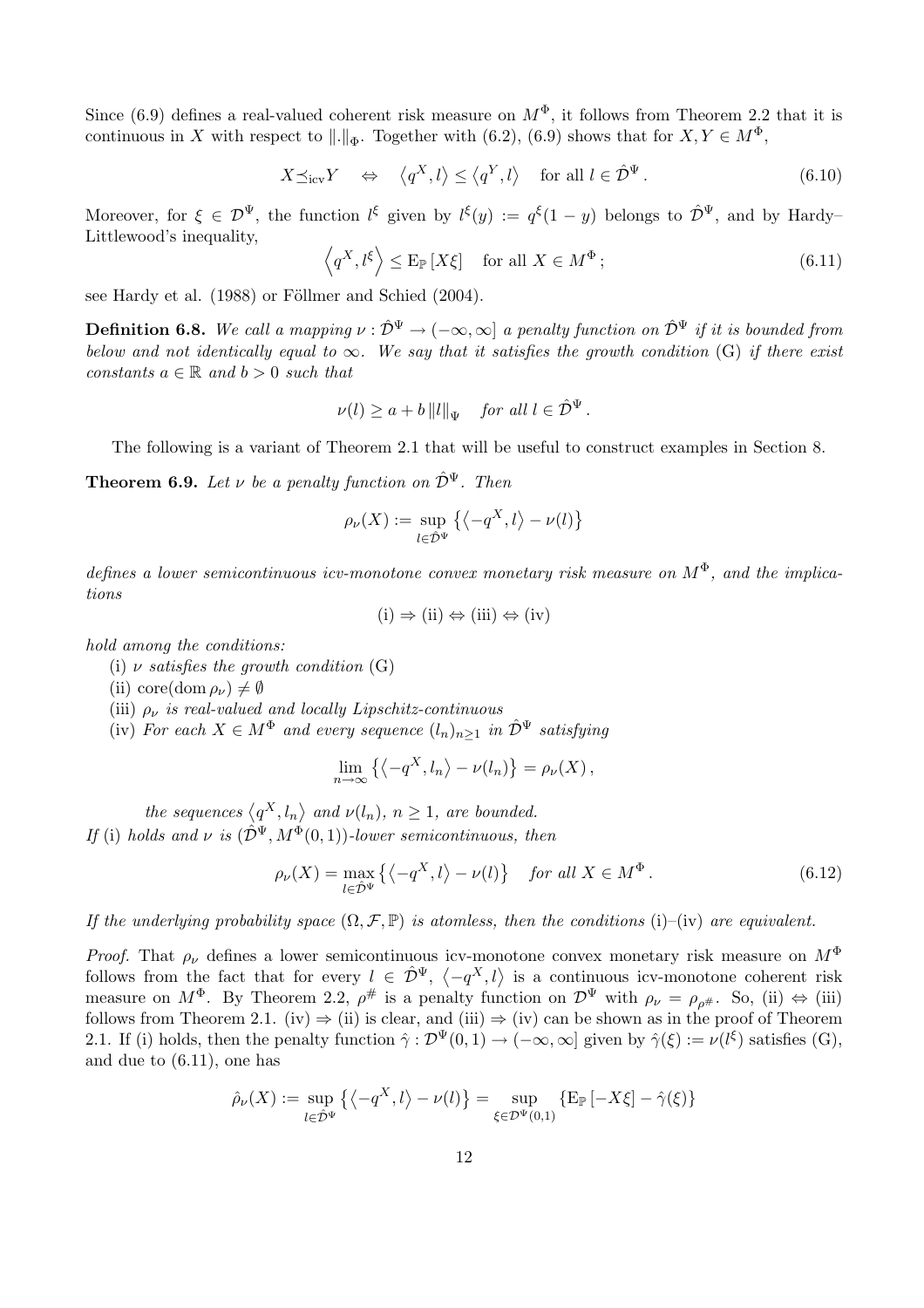for all  $X \in M^{\Phi}(0,1)$ . So we obtain from Theorem 2.1 that  $\rho_{\nu}$  is real-valued. But then also  $\rho_{\nu}$  is real-valued. This shows (i)  $\Rightarrow$  (ii).

That (i) and  $(\hat{\mathcal{D}}^{\Psi}, M^{\Phi}(0, 1))$ -lower semicontinuity of  $\nu$  imply (6.12) follows as in the proof of Theorem 2.1.

To conclude the proof, assume that  $(\Omega, \mathcal{F}, \mathbb{P})$  is atomless. Then it follows from (6.11) that

$$
\rho_{\nu}(X) = \sup_{\xi \in \mathcal{D}^{\Psi}} \left\{ \mathbf{E}_{\mathbb{P}} \left[ -X\xi \right] - \gamma(\xi) \right\}
$$

for the penalty function  $\gamma : \mathcal{D}^{\Psi} \to (-\infty, \infty]$  given by  $\gamma(\xi) := \nu(l^{\xi})$ . By Theorem 2.1, condition (ii) holds if and only if  $\gamma$  satisfies (G), which is equivalent to saying that  $\nu$  satisfies (G).  $\Box$ 

For every convex monetary risk measure  $\rho$  on  $M^{\Phi}$ , we define

$$
\rho^{\dagger}(l) := \sup_{X \in M^{\Phi}} \left\{ \left\langle -q^X, l \right\rangle - \rho(X) \right\}, \quad l \in \hat{\mathcal{D}}^{\Psi}.
$$

Clearly,  $\rho^{\dagger}$  is lower semicontinuous with respect to  $\sigma(\hat{\mathcal{D}}^{\Psi}, R^{\Phi})$  and therefore also with respect to  $\sigma(\hat{\mathcal{D}}^{\Psi}, M^{\Phi}(0, 1)).$ 

The following is an adaption of Theorem 3.1 in Dana (2005) to our setup:

**Theorem 6.10.** Let  $\rho$  be a lower semicontinuous convex monetary risk measure on  $M^{\Phi}$ . Then the following are equivalent:

- (i)  $\rho$  is icv-monotone
- (ii)  $\rho^{#}(\xi) = \sup_{X \in M^{\Phi}} \left\{ \left\langle -q^X, l^{\xi} \right\rangle \right\}$  $-\rho(X)$  $\}, \xi \in \mathcal{D}^{\Psi}$ (iii)  $\rho^{\#}(\xi) \geq \rho^{\#}(\xi^{\bar{\ell}})$  for  $\xi, \xi' \in \mathcal{D}^{\Psi}$  such that  $\xi \preceq_{\text{cv}} \xi'$ (iv)  $\rho''(\xi) \ge \rho''(\xi)$  for  $\xi, \xi \in L$ <br>(iv)  $\rho(X) = \sup_{\xi \in \mathcal{D}^{\Psi}} \left\{ \left\langle -q^X, l^{\xi} \right\rangle \right\}$  $- p^{\#}(\xi) \}, X \in M^{\Phi}$  $\{S, f, A \in I$ <br> $\}, X \in M^{\Phi}$
- (iv)  $p(X) = \sup_{\xi \in \mathcal{D}^{\Psi}} \{ \langle -q^X, l \rangle \rho^{\dagger}(l) \}$ <br>(v)  $p(X) = \sup_{\xi \in \mathcal{D}^{\Psi}} \{ \langle -q^X, l \rangle \rho^{\dagger}(l) \}$

If (i)–(v) hold, then  $\rho^{\dagger}$  is the smallest penalty function on  $\hat{\mathcal{D}}^{\Psi}$  which induces  $\rho$ . If  $\rho$  is coherent and  $(i)$ –(v) hold, then  $\overline{a}$ E

$$
\rho(X) = \sup_{\xi \in \mathcal{Q}} \left\langle -q^X, l^{\xi} \right\rangle = \sup_{l \in \mathcal{E}} \left\langle -q^X, l \right\rangle \tag{6.13}
$$

for

$$
\mathcal{Q} = \left\{ \xi \in \mathcal{D}^{\Psi} : \mathrm{E}_{\mathbb{P}} \left[ X \xi \right] + \rho(X) \ge 0 \text{ for all } X \in M^{\Phi} \right\}
$$

and

$$
\mathcal{E} = \left\{ l \in \hat{\mathcal{D}}^{\Psi} : \left\langle q^X, l \right\rangle + \rho(X) \ge 0 \text{ for all } X \in M^{\Phi} \right\}.
$$

*Proof.* The equivalence of (i)–(iv) follows as in the proof of Theorem 3.1 in Dana (2005). The implication  $(v) \Rightarrow (i)$  is a consequence of Theorem 6.9. On the other hand, if  $(i)$ –(iv) hold, one has

$$
\rho^{\#}(\xi) = \rho^{\dagger}(l^{\xi}) \quad \text{for all } \xi \in \mathcal{D}^{\Psi},
$$

and it follows that

$$
\rho(X) = \sup_{\xi \in \mathcal{D}^{\Psi}} \left\{ \left\langle -q^X, l^{\xi} \right\rangle - \rho^{\#}(\xi) \right\} \leq \sup_{l \in \hat{\mathcal{D}}^{\Psi}} \left\{ \left\langle -q^X, l \right\rangle - \rho^{\dagger}(l) \right\} \leq \rho(X) ,
$$

which implies  $(v)$ .

If (i)–(v) hold, then  $\rho^{\dagger}$  must be a penalty function on  $\hat{\mathcal{D}}^{\Psi}$ . That it is the smallest one which induces  $\rho$  is clear. If  $\rho$  is coherent and (i)–(v) hold, then  $\rho^{\#}$  and  $\rho^{\dagger}$  are equal to 0 on the sets Q and E, respectively, and  $\infty$  otherwise. This shows (6.13).  $\Box$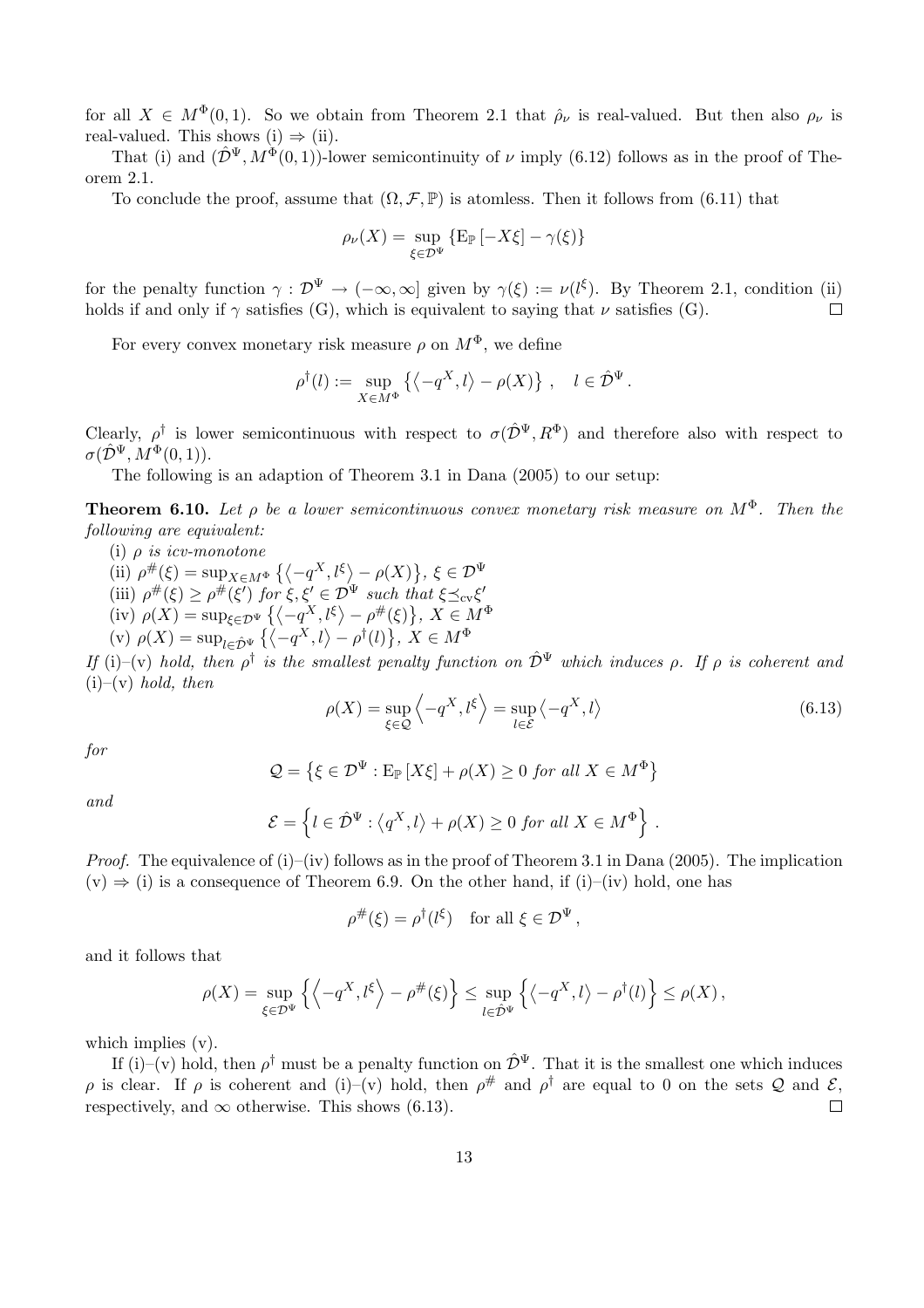Corollary 6.11. Let  $\rho : M^{\Phi} \to (-\infty, \infty]$  be an icv-monotone convex monetary risk measure with  $\text{core}(\text{dom }\rho) \neq \emptyset$ . Then

$$
\rho(X) = \max_{\xi \in \mathcal{D}^{\Psi}} \left\{ \left\langle -q^X, l^{\xi} \right\rangle - \rho^{\#}(\xi) \right\} = \max_{l \in \hat{\mathcal{D}}^{\Psi}} \left\{ \left\langle -q^X, l \right\rangle - \rho^{\dagger}(l) \right\}, \quad X \in M^{\Phi}, \tag{6.14}
$$

and if  $\rho$  is coherent, then

$$
\rho(X) = \max_{\xi \in \mathcal{Q}} \left\langle -q^X, l^{\xi} \right\rangle = \max_{l \in \mathcal{E}} \left\langle -q^X, l \right\rangle, \quad X \in M^{\Phi}, \tag{6.15}
$$

for  $Q$  and  $E$  as in Theorem 6.10.

*Proof.* By Theorems 2.2 and 6.10,  $\rho^{\#}$  and  $\rho^{\dagger}$  are penalty functions, and

$$
\rho(X) = \max_{\xi \in \mathcal{D}^{\Psi}} \left\{ \mathbb{E}_{\mathbb{P}} \left[ -X\xi \right] - \rho^{\#}(\xi) \right\} = \sup_{l \in \hat{\mathcal{D}}^{\Psi}} \left\{ \left\langle -q^X, l \right\rangle - \rho^{\dagger}(l) \right\} \quad \text{for all } X \in M^{\Phi}.
$$
 (6.16)

Since for all  $\xi \in \mathcal{D}^{\Psi}$  and  $X \in M^{\Phi}$ , one has  $E_{\mathbb{P}}[-X\xi] \leq \langle$  $-q^X, l^{\xi}$ by Hardy–Littlewood's inequality  $(6.11)$  and  $\rho^{\#}(\xi) = \rho^{\dagger}(\xi)$  by (ii) of Theorem 6.10, the supremum in (6.16) is attained. This shows (6.14). (6.15) follows from (6.14) since for coherent  $\rho$ , the penalty functions  $\rho^{\#}$  and  $\rho^{\dagger}$  are equal to 0 on the sets  $Q$  and  $E$ , respectively, and  $\infty$  otherwise.  $\Box$ 

To characterize properties of icv-monotone risk measures in terms of elements of  $\hat{\mathcal{D}}^{\Psi}$ , we need the following definitions:

**Definition 6.12.** Let  $\rho$  be a distribution-based convex monetary risk measure on  $M^{\Phi}$  and  $\nu$  a penalty function on  $\hat{\mathcal{D}}^{\Psi}$ . Then we define the function  $\hat{\rho}: R^{\Phi} \to (-\infty, \infty]$  by  $\hat{\rho}(q^X) := \rho(X)$ , and we denote

$$
\hat{\chi}_{\hat{\rho}}(r) := \left\{ l \in \hat{\mathcal{D}}^{\Psi} : \hat{\rho}(r) + \rho^{\dagger}(l) = \langle -r, l \rangle \right\}, \quad r \in R^{\Phi}
$$
\n
$$
\hat{\chi}_{\hat{\rho},\nu}(r) := \left\{ l \in \hat{\mathcal{D}}^{\Psi} : \hat{\rho}(r) + \nu(l) = \langle -r, l \rangle \right\}, \quad r \in R^{\Phi}
$$
\n
$$
\hat{\chi}_{\nu}(l) := \left\{ r \in R^{\Phi} : \hat{\rho}_{\nu}(r) + \nu(l) = \langle -r, l \rangle \right\}, \quad l \in \hat{\mathcal{D}}^{\Psi}
$$
\n
$$
M^{\Phi}_{\nu} := \left\{ X \in M^{\Phi} : \rho_{\nu}(X) + \nu(l) = \langle -q^X, l \rangle \text{ for some } l \in \hat{\mathcal{D}}^{\Psi} \right\}
$$
\n
$$
R^{\Phi}_{\nu} := \left\{ r \in R^{\Phi} : \hat{\rho}_{\nu}(r) + \nu(l) = \langle -r, l \rangle \text{ for some } l \in \hat{\mathcal{D}}^{\Psi} \right\}.
$$

**Theorem 6.13.** Let  $\nu$  be a penalty function on  $\hat{\mathcal{D}}^{\Psi}$ . Then the implications

$$
(i) \Leftarrow (ii) \Leftarrow (iii) \Leftarrow (iv) \Leftrightarrow (v)
$$

hold among the conditions:

(i)  $\rho_{\nu}$  is strictly monotone on  $M_{\nu}^{\Phi}$ <br>(ii)  $\hat{\rho}_{\nu}$  is strictly monotone on  $R_{\nu}^{\Phi}$ (iii)  $\hat{\rho}_{\nu}(r) = \max_{l \in \hat{\mathcal{D}}_{\mathcal{S}}^{\Psi}} \{ \langle -r, l \rangle - \nu(l) \}$  for all  $r \in R_{\nu}^{\Phi}$ (iv)  $\hat{\chi}_{\hat{\rho}_\nu,\nu}(r) \subset \hat{\mathcal{D}}_s^{\Psi}$  for all  $r \in R_{\nu}^{\Phi}$ (v)  $\hat{\chi}_{\nu}(l) = \emptyset$  for all  $l \in \hat{\mathcal{D}}^{\Psi} \setminus \hat{\mathcal{D}}_{\mathrm{s}}^{\Psi}$ 

If the underlying probability space  $(\Omega, \mathcal{F}, \mathbb{P})$  has no atoms, then all conditions (i)–(v) are equivalent.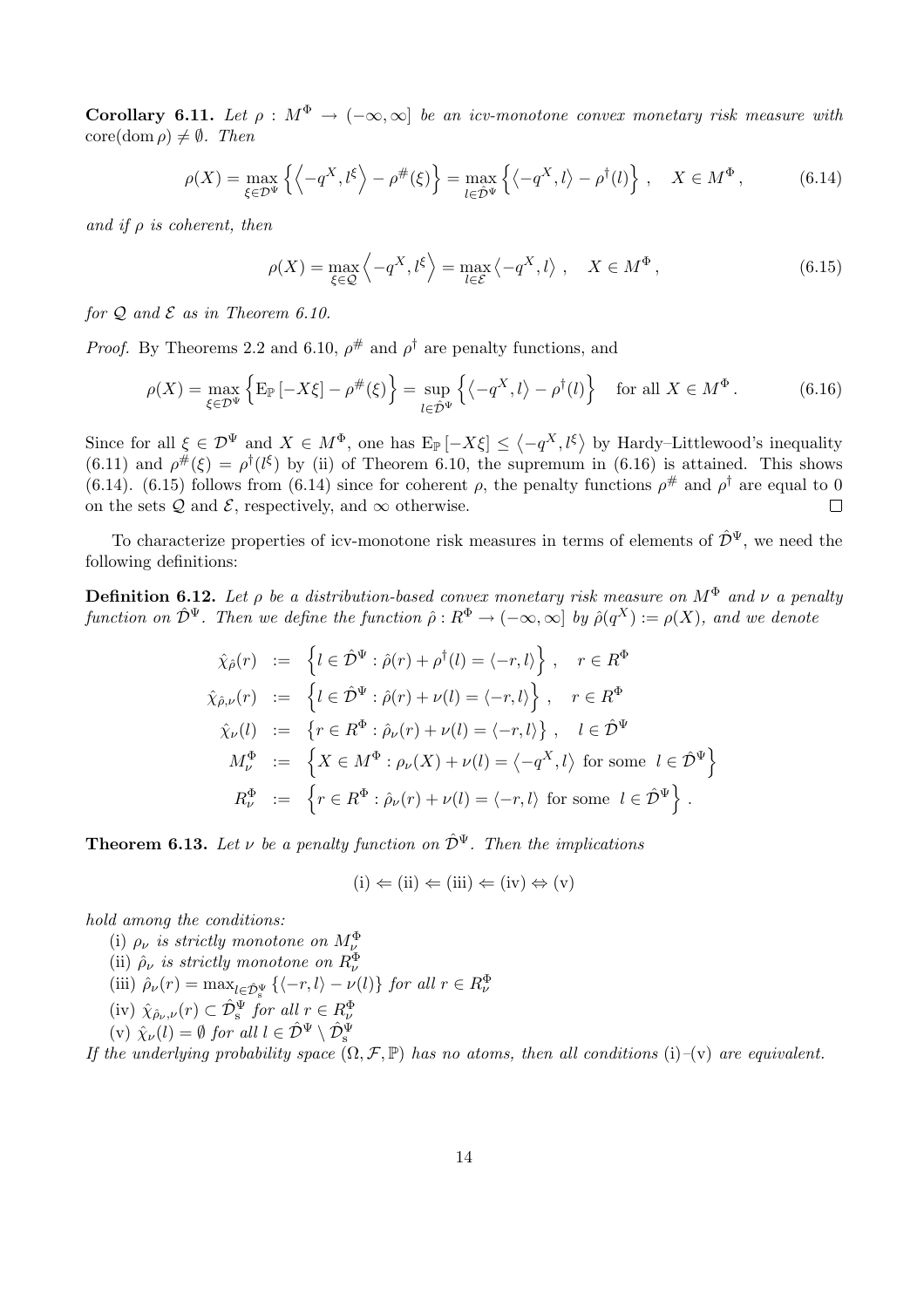*Proof.* (v)  $\Leftrightarrow$  (iv)  $\Rightarrow$  (iii)  $\Rightarrow$  (ii) follow as the corresponding implications of Theorem 4.2. (ii)  $\Rightarrow$  (i) is clear. To complete the proof it suffices to show (i)  $\Rightarrow$  (iv) when the underlying probability space  $(\Omega, \mathcal{F}, \mathbb{P})$  has no atoms. So assume this is the case and (i) holds but there exist  $r \in R_{\nu}^{\Phi}$  and  $l \in \mathcal{D}^{\Psi} \setminus \mathcal{D}_{s}^{\Psi}$ such that  $\hat{\rho}_{\nu}(r) = \langle -r, l \rangle - \nu(l)$ . Then there exists  $z \in (0, 1)$  such that  $l(y) = 0$  for  $y \in (z, 1)$ . Choose  $X \in M_{\nu}^{\Phi}$  with  $q^X = r$ . Since  $(\Omega, \mathcal{F}, \mathbb{P})$  has no atoms, there exists a subset  $A \subset \{X \geq q^X(z)\}\$  with  $\mathbb{P}[A] = 1 - z$ . The quantile function of the random variable  $Y = X + 1_A$  is equal to  $q^X + 1_{[z,1)}$ . So

$$
\rho_{\nu}(Y) \ge \left\langle -q^Y, l \right\rangle - \nu(l) = \left\langle -q^X, l \right\rangle - \nu(l) = \rho_{\nu}(X) \ge \rho_{\nu}(Y).
$$

But this implies  $Y \in M_{\nu}^{\Phi}$  and  $\rho_{\nu}(Y) = \rho_{\nu}(X)$ , a contradiction to (i).

**Theorem 6.14.** For a penalty function  $\nu$  on  $\hat{\mathcal{D}}^{\Psi}$ , the implications

$$
(i), (ii) \Leftarrow (iii) \Leftarrow (iv) \Leftrightarrow (v)
$$

hold among the conditions

- (i)  $\rho_{\nu}$  is strictly convex modulo translation on  $M_{\nu}^{\Phi}$
- (ii)  $\hat{\rho}_{\nu}$  is strictly convex modulo translation on  $R_{\nu}^{\Phi}$
- (iii)  $\hat{\chi}_{\hat{\rho}_\nu,\nu}(r) \setminus \hat{\chi}_{\hat{\rho}_\nu,\nu}(s) \neq \emptyset$  for all  $r, s \in R_\nu^{\Phi}$  such that  $r \not\sim_t s$
- (iv)  $\hat{\chi}_{\hat{\rho}_\nu,\nu}(r) \cap \hat{\chi}_{\hat{\rho}_\nu,\nu}(s) = \emptyset$  for all  $r, s \in R_\nu^{\Phi}$  such that  $r \not\sim_t s$
- (v) for all  $l \in \hat{\mathcal{D}}^{\Psi}$ ,  $\hat{\chi}_{\nu}(l)$  contains at most one element modulo translation in  $R^{\Phi}$ .

If the underlying probability space  $(\Omega, \mathcal{F}, \mathbb{P})$  has no atoms, then the conditions (i)–(v) are equivalent.

*Proof.* The implications  $(v) \Leftrightarrow (iv) \Rightarrow (iii)$  are obvious. (iii)  $\Rightarrow$  (ii) follows as the implication (ii)  $\Rightarrow$  (i) of Theorem 5.3. To prove (iii)  $\Rightarrow$  (i), assume there exist  $X, Y \in M_{\nu}^{\Phi}$  and  $\lambda \in (0, 1)$  such that  $X \not\sim_t Y$  and  $\lambda X + (1 - \lambda)Y \in M_{\nu}^{\Phi}$ . By Lemma 6.15 below, we have  $q^{\lambda X + (1 - \lambda)Y} \nless \eta Y$  or  $q^{\lambda X + (1 - \lambda)Y} \nless \eta Y$ . Therefore, there exists  $l \in \hat{\chi}_{\hat{\rho}_\nu,\nu}(q^{\lambda X + (1-\lambda)Y})$  which does not belong to  $\hat{\chi}_{\hat{\rho}_\nu,\nu}(q^X) \cap \hat{\chi}_{\hat{\rho}_\nu,\nu}(q^Y)$ , and we get

$$
\rho_{\nu}(\lambda X + (1 - \lambda)Y) = \left\langle -q^{\lambda X + (1 - \lambda)Y}, l \right\rangle - \nu(l)
$$
  
 
$$
\leq \lambda \left\langle -q^X, l \right\rangle + (1 - \lambda) \left\langle -q^Y, l \right\rangle - \nu(l) < \lambda \rho_{\nu}(X) + (1 - \lambda) \rho_{\nu}(Y).
$$

If the probability space  $(\Omega, \mathcal{F}, \mathbb{P})$  has no atoms, it supports a random variable U that is uniformly distributed on  $(0, 1)$ . Then the mapping  $r \mapsto r(U)$  embeds  $R^{\Phi}_{\nu}$  in  $M^{\Phi}_{\nu}$ , and (i) implies (ii). Moreover,  $R^{\Phi}$  is convex, and (ii)  $\Rightarrow$  (iv) follows as the implication (i)  $\Rightarrow$  (iii) of Theorem 5.3.  $\Box$ 

**Lemma 6.15.** Let  $X, Y \in L^1$  and  $\lambda \in (0,1)$  such that  $q^X \sim_t q^{\lambda X + (1-\lambda)Y} \sim_t q^Y$ . Then  $X \sim_t Y$ .

*Proof.* Denote  $Z = Y + \mathbb{E}_{\mathbb{P}}[X - Y]$ . Then

$$
q^X \sim \t q^{\lambda X + (1-\lambda)Z} \sim \t q^Z \t , \t (6.17)
$$

and  $E_{\mathbb{P}}[X] = E_{\mathbb{P}}[\lambda X + (1 - \lambda)Z] = E_{\mathbb{P}}[Z]$ , which is equivalent to

$$
\int_0^1 q^X(y) dy = \int_0^1 q^{\lambda X + (1-\lambda)Z}(y) dy = \int_0^1 q^Z(y) dy.
$$
 (6.18)

 $(6.17)$  and  $(6.18)$  imply  $q^X = q^{\lambda X + (1-\lambda)Z} = q^Z$ . So one has

$$
\mathrm{E}_{\mathbb{P}}\left[f(X)\right] = \mathrm{E}_{\mathbb{P}}\left[f(\lambda X + (1-\lambda)Z)\right] \geq \lambda \mathrm{E}_{\mathbb{P}}\left[f(X)\right] + (1-\lambda)\mathrm{E}_{\mathbb{P}}\left[f(Z)\right] = \mathrm{E}_{\mathbb{P}}\left[f(X)\right]
$$

for all concave functions  $f : \mathbb{R} \to \mathbb{R}$  such that  $f(X) \in L^1$ . This shows that  $X = Z$  and hence,  $X\sim_t Y$ .  $\Box$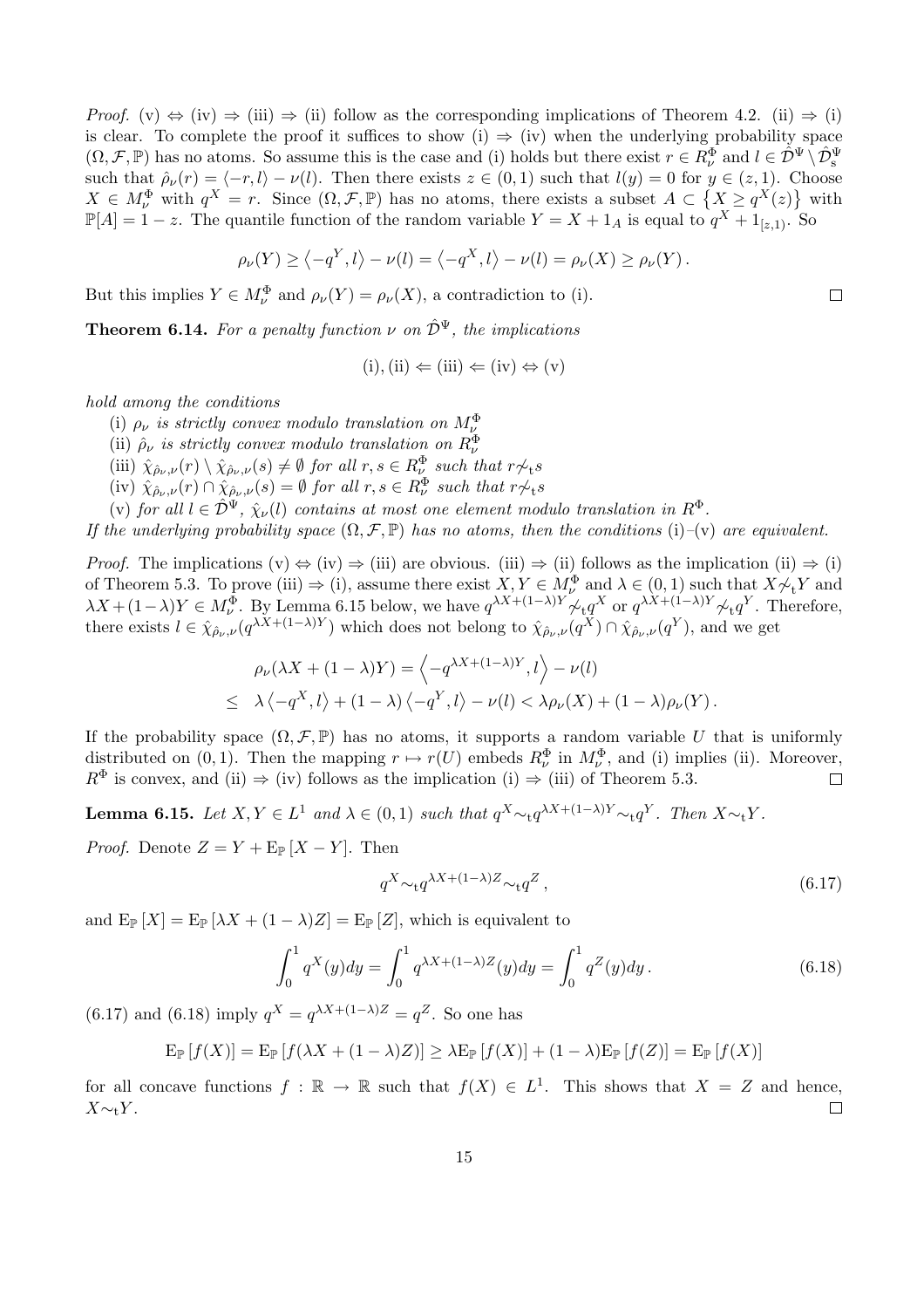**Theorem 6.16.** Let  $\nu$  be a penalty function on  $\hat{\mathcal{D}}^{\Psi}$ . Then  $\rho_{\nu}$  is strictly cv-monotone on  $M_{\nu}^{\Phi}$  if and only if for all  $l \in \hat{\mathcal{D}}^{\Psi}$  and  $r \in \hat{\chi}_{\nu}(l)$ , r is a deterministic function of the right-continuous function  $\tilde{l}(y) = l(y+).$ 

*Proof.* To show the "only if"-direction, assume that  $\rho_{\nu}$  is strictly cv-monotone on  $M_{\nu}^{\Phi}$  but there exist  $l \in \hat{\mathcal{D}}^{\Psi}$  and  $r \in \hat{\chi}_{\nu}(l)$  such that r is not a deterministic function of  $\tilde{l}$ . Then r cannot be  $\sigma(\tilde{l})$ -measurable, and therefore,  $r \prec_{\text{cv}} E\left[r \mid \tilde{l}\right]$ . Thus

$$
\rho^{\dagger}_{\nu}(l) \leq \nu(l) = \langle -r, l \rangle - \hat{\rho}_{\nu}(r) \leq \left\langle -\mathcal{E}\left[r \mid \tilde{l}\right], l\right\rangle - \hat{\rho}_{\nu}\left(\mathcal{E}\left[r \mid \tilde{l}\right]\right) \leq \rho^{\dagger}_{\nu}(l).
$$

But this implies E  $\lceil r \rceil \tilde{l}$  $\in \hat{\chi}_{\nu}(l)$  and therefore,  $\hat{\rho}_{\nu}(r) > \hat{\rho}_{\nu}$ E  $r \mid \tilde{l}$ , a contradiction.

For the "if"-part, assume  $\rho_{\nu}$  is not strictly cv-monotone on  $M_{\nu}^{\Phi}$ . Then there exist  $r, s \in R_{\nu}^{\Phi}$  such that  $r \prec_{\text{cv}} s$  and  $\rho_{\nu}(r) \leq \rho_{\nu}(s)$ . Choose  $l \in \hat{\chi}_{\hat{\rho}_{\nu},\nu}(s)$  and observe that

$$
\rho^{\dagger}_{\nu}(l) \leq \nu(l) = \langle -s, l \rangle - \hat{\rho}_{\nu}(s) \leq \langle -r, l \rangle - \hat{\rho}_{\nu}(r) \leq \rho^{\dagger}_{\nu}(l).
$$

It follows that  $r \in \hat{\chi}_{\nu}(l)$  and  $\langle r, l \rangle = \langle s, l \rangle$ . Since  $r \prec_{\text{cv}} s$ , the continuous function  $f(z) := \int_0^z s(y)$  $r(y)dy$  is non-negative and satisfies  $f(0) = f(1) = 0$  as well as  $\max_{0 \leq z \leq 1} f(z) > 0$ . Let  $z_0 \in (0, 1)$  be a maximizer of  $f$  and denote

$$
z_1 := \max \{ z \le z_0 : f(z) = f(z_0)/2 \}
$$
 and  $z_2 := \min \{ z \ge z_0 : f(z) = f(z_0)/2 \}$ .

Then there exist  $z_3 \in [z_1, z_0]$  and  $z_4 \in [z_0, z_2]$  such that  $s(z_3) > r(z_3)$  and  $s(z_4) < r(z_4)$ . Since s is increasing, this implies  $r(z_3) < r(z_4)$ . But due to  $\langle r, l \rangle = \langle s, l \rangle$ , we have

$$
\int_0^1 f(y)d\tilde{l}(y) = -\int_0^1 \tilde{l}(y)df(y) = \int_0^1 \tilde{l}(y)(r(y) - s(y))dy = 0,
$$

and it follows that  $\tilde{l}(z_1) = \tilde{l}(z_3) = \tilde{l}(z_4) = \tilde{l}(z_2)$ . So r cannot be a deterministic function of  $\tilde{l}$ .  $\Box$ 

**Remark 6.17.** Lemma 2.3 of Dana (2005) extended to Orlicz hearts yields that for fixed  $Y \in M^{\Phi}$ ,

$$
\left\{X \in M^{\Phi}: X \succeq_{\text{icv}} Y\right\} = \left\{X \in M^{\Phi}: X \succeq_{\text{cv}} Y\right\} + M^{\Phi}_+.
$$

This shows that an icv-monotone monetary risk measure  $\rho$  on  $M^{\Phi}$  is strictly icv-monotone on  $M^{\Phi}$  if and only if  $\rho$  is strictly monotone and strictly cv-monotone on  $M^{\Phi}$ .

# 7 Cash-additive hulls

Let V be a mapping from  $M^{\Phi}$  to  $(-\infty, \infty]$  satisfying the following three properties:

- (V1)  $V(X) \leq V(Y)$  for all  $X, Y \in M^{\Phi}$  such that  $X \leq Y$
- $(V2)V(\lambda X + (1 \lambda)Y) \leq \lambda V(X) + (1 \lambda)V(Y)$  for all  $X, Y \in M^{\Phi}$  and  $\lambda \in (0, 1)$

(V3) for all  $X \in M^{\Phi}$ ,  $\inf_{s \in \mathbb{R}} {\{\hat{V}(s - X) - s\}} \in \mathbb{R}$  and the infimum is attained.

Then

$$
\rho^V(X) := \min_{s \in \mathbb{R}} \left\{ V(s - X) - s \right\}
$$

is the largest real-valued convex monetary risk measure on  $M^{\Phi}$  such that

$$
\rho^V(X) \le V(-X) \quad \text{for all } X \in M^{\Phi}.
$$

We call it the cash-additive hull of the the decreasing convex functional  $V(-)$ ; see Section 5.1 of Cheridito and Li (2007).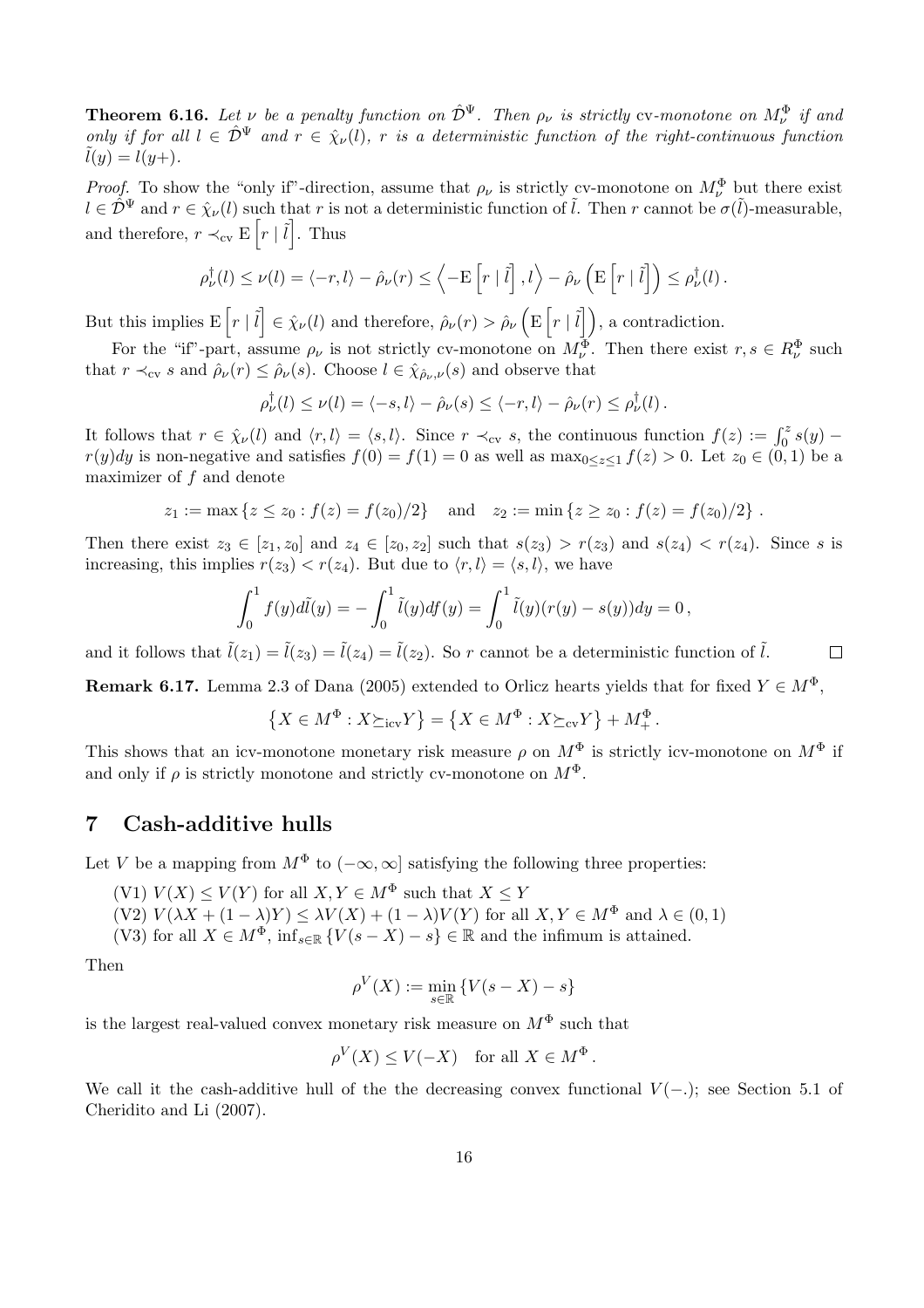**Proposition 7.1.** Let  $X \in M^{\Phi}$  and  $s_X \in \mathbb{R}$  such that  $\rho^V(X) = V(s_X - X) - s_X$ . If V is Gâteauxdifferentiable at  $s_X - X$ , then  $\rho^V$  is Gâteaux-differentiable at X with

$$
\nabla \rho^V(X) = -\nabla V(s_X - X).
$$

*Proof.* If V is Gâteaux-differentiable at  $s_X - X$ , then

$$
(\rho^V)'(X;Y) = \lim_{\varepsilon \downarrow 0} \frac{\rho^V(X + \varepsilon Y) - \rho^V(X)}{\varepsilon}
$$
  

$$
\leq \lim_{\varepsilon \downarrow 0} \frac{V(s_X - X - \varepsilon Y) - V(s_X - X)}{\varepsilon}
$$
  

$$
= V'(s_X - X; -Y) = \text{E}_{\mathbb{P}}\left[-Y\nabla V(s_X - X)\right]
$$

for all  $Y \in M^{\Phi}$ . Since  $(\rho^V)'(X;.)$  is sublinear, one also has

$$
(\rho^V)'(X;Y) \ge -(\rho^V)'(X;-Y) \ge \mathbb{E}_{\mathbb{P}}[-Y\nabla V(s_X - X)],
$$

and it follows that  $\rho^V$  is Gâteaux-differentiable at X with  $\nabla \rho^V(X) = -\nabla V(s_X - X)$ .

**Proposition 7.2.** If V is strictly monotone on dom V, then  $\rho^V$  is strictly monotone on  $M^{\Phi}$ .

*Proof.* Let  $X, Y \in M^{\Phi}$  with  $X \leq Y$  and  $\mathbb{P}[X < Y] > 0$ . Then there exists  $s_X \in \mathbb{R}$  such that

$$
\rho^V(X) = V(s_X - X) - s_X > V(s_X - Y) - s_X \ge \rho^V(Y).
$$

**Proposition 7.3.** If V is strictly convex modulo translation (comonotonicity) on dom V, then  $\rho^V$  is strictly convex modulo translation (comonotonicity) on  $M^{\Phi}$ .

*Proof.* Let  $X, Y \in M^{\Phi}$ , such that  $X \not\sim_t Y (X \not\sim_t Y)$  and  $\lambda \in (0, 1)$ . There exist  $s_X, s_Y \in \mathbb{R}$  such that

$$
\rho^V(X) = V(s_X - X) - s_X
$$
 and  $\rho^V(Y) = V(s_Y - Y) - s_Y$ .

Then  $s_X - X \not\sim_{\mathbf{t}} s_Y - Y$   $(s_X - X \not\sim_{\mathbf{c}} s_Y - Y)$ , and therefore

$$
\lambda \rho^V(X) + (1 - \lambda)\rho^V(Y)
$$
  
=  $\lambda \{V(s_X - X) - s_X\} + (1 - \lambda)\{V(s_Y - Y) - s_Y\}$   
>  $V(\lambda s_X + (1 - \lambda)s_Y - [\lambda X + (1 - \lambda)Y]) - [\lambda s_X + (1 - \lambda)s_Y]$   
 $\geq \rho^V(\lambda X + (1 - \lambda)Y).$ 

 $\Box$ 

 $\Box$ 

**Proposition 7.4.** If V is (strictly) icx-monotone on dom V, then  $\rho^V$  is (strictly) icv-monotone on  $M^{\Phi}$ . If V is distribution-based, then so is  $\rho^{V}$ .

*Proof.* Assume V is icx-monotone on dom V and  $X \preceq_{\text{icv}} Y$ . Then  $-X\succeq_{\text{icx}} Y$ , and there exists  $s_X \in \mathbb{R}$ such that

$$
\rho^V(X) = V(s_X - X) - s_X \ge V(s_X - Y) - s_X \ge \rho^V(Y).
$$

This shows that  $\rho^V$  is icv-monotone on  $M^{\phi}$ . The other claims follow analogously.

 $\Box$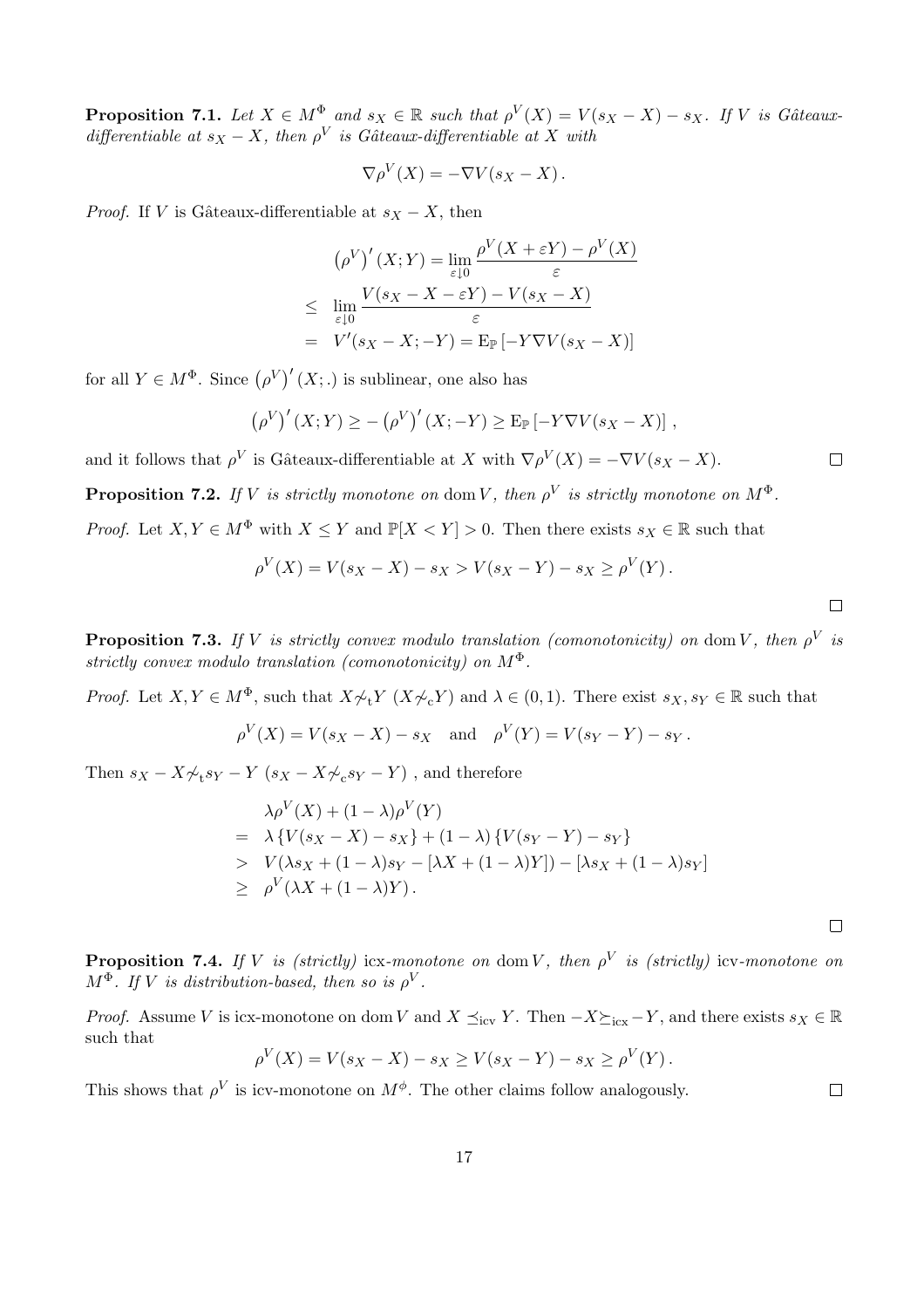### 8 Examples

#### 8.1 Transformed loss risk measures

Let  $H : \mathbb{R} \to \mathbb{R}$  be an increasing convex function with the property

$$
\lim_{|x| \to \infty} \{H(x) - x\} = \infty.
$$

Then

$$
V(X) = \mathcal{E}_{\mathbb{P}}[H(X)]\tag{8.1}
$$

is a real-valued mapping on the Orlicz heart  $M^{\Phi}$  corresponding to the function  $\Phi(x) := H(x) - H(0)$ . It clearly satisfies (V1)–(V3) and is icx-monotone. So, by Proposition 7.4,  $\rho^V$  is a real-valued icv-monotone convex monetary risk measure on  $M^{\Phi}$ . Its minimal penalty function is given by

$$
\left(\rho^{V}\right)^{\#}(\mathbb{Q}) = \mathrm{E}_{\mathbb{P}}\left[H^{*}\left(\frac{d\mathbb{Q}}{d\mathbb{P}}\right)\right], \quad \mathbb{Q} \in \mathcal{D}^{\Psi};\tag{8.2}
$$

see Section 5.4 of Cheridito and Li (2007). If H is strictly increasing, then V is strictly monotone on  $M^{\Phi}$ , which by Proposition 7.2 implies that also  $\rho^V$  is strictly monotone on  $M^{\Phi}$ . If H is strictly convex, then V is strictly convex and strictly icx-monotone on  $M^{\Phi}$ , and so by Propositions 7.3 and 7.4,  $\rho^V$  is strictly convex modulo translation and strictly icv-monotone on  $M^{\Phi}$ . If H is differentiable, then V is Gâteauxdifferentiable on  $M^{\Phi}$  with  $\nabla V(X) = H'(X)$  and it follows from Proposition 7.1 that  $\rho^V$  is Gâteauxdifferentiable on  $M^{\Phi}$  with  $\nabla \rho^V(X) = -H'(s_X - X)$  for  $s_X \in \mathbb{R}$  such that  $\rho^V(X) = V(s_X - X) - s_X$ .

For  $H^*(1) = 0$ , (8.2) is an f-divergence after Csiszar (1967) and can be interpreted as a distance between Q and P. Functionals of the form  $\rho^V$  for V equal to (8.1) have appeared in different settings in Ben-Tal and Teboulle (1987), Schied (2007), Cheridito and Li (2007), Cherny and Kupper (2007).

#### 8.2 Transformed norm risk measures

Let F be a left-continuous increasing convex function from  $[0, \infty)$  to  $(-\infty, \infty]$  such that  $\lim_{x\to\infty} F(x) =$  $\infty, G : [0, \infty) \to [0, \infty)$  a convex function with  $G(0) = 0$  and  $\lim_{x \to \infty} G(x) = \infty$ , and  $H : \mathbb{R} \to [0, \infty)$ an increasing convex function with  $\lim_{x\to\infty} H(x) = \infty$ . Assume the following two conditions hold:

(FGH1) 
$$
F\left(\frac{H(x) + \varepsilon}{G^{-1}(1)}\right) < \infty
$$
 for some  $x \in \mathbb{R}$  and  $\varepsilon > 0$   
(FGH2)  $\lim_{x \to \infty} \{ F \circ H(x) - G^{-1}(1) x \} = \infty$ .

Define  $H_0(x) := H(x) - H(0)$  for  $x \ge 0$ . Then  $\Phi := G \circ H_0$  is a convex function from  $[0, \infty)$  to  $[0, \infty)$  with  $\Phi(0) = 0$  and  $\lim_{x\to\infty} \Phi(x) = \infty$ . In Section 5.2 of Cheridito and Li (2007) it is shown that  $V(X) = F(||H(X)||_G)$  is a well-defined mapping from  $M^{\Phi}$  to  $(-\infty, \infty]$  satisfying (V1)–(V3). It can easily be checked that it is icx-monotone. So it follows from Proposition 7.4 that  $\rho^V$  defines a real-valued icv-monotone convex monetary risk measure on  $M^{\Phi}$ . Its minimal penalty function is given in Theorem 5.3 of Cheridito and Li (2007).

Clearly, the Luxemburg norm  $\|.\|_{\Phi}$  is strictly monotone on  $M^{\Phi}_+$  if and only if  $\Phi$  is strictly increasing. So if  $F, G, H$  are strictly increasing, then V is strictly monotone, and it follows from Proposition 7.2 that the same is true for  $\rho^V$ . If F and G are strictly increasing and H is strictly convex, then V is strictly convex and strictly icx-monotone, and so by Propositions 7.3 and 7.4,  $\rho^V$  is strictly convex modulo translation and strictly icv-monotone.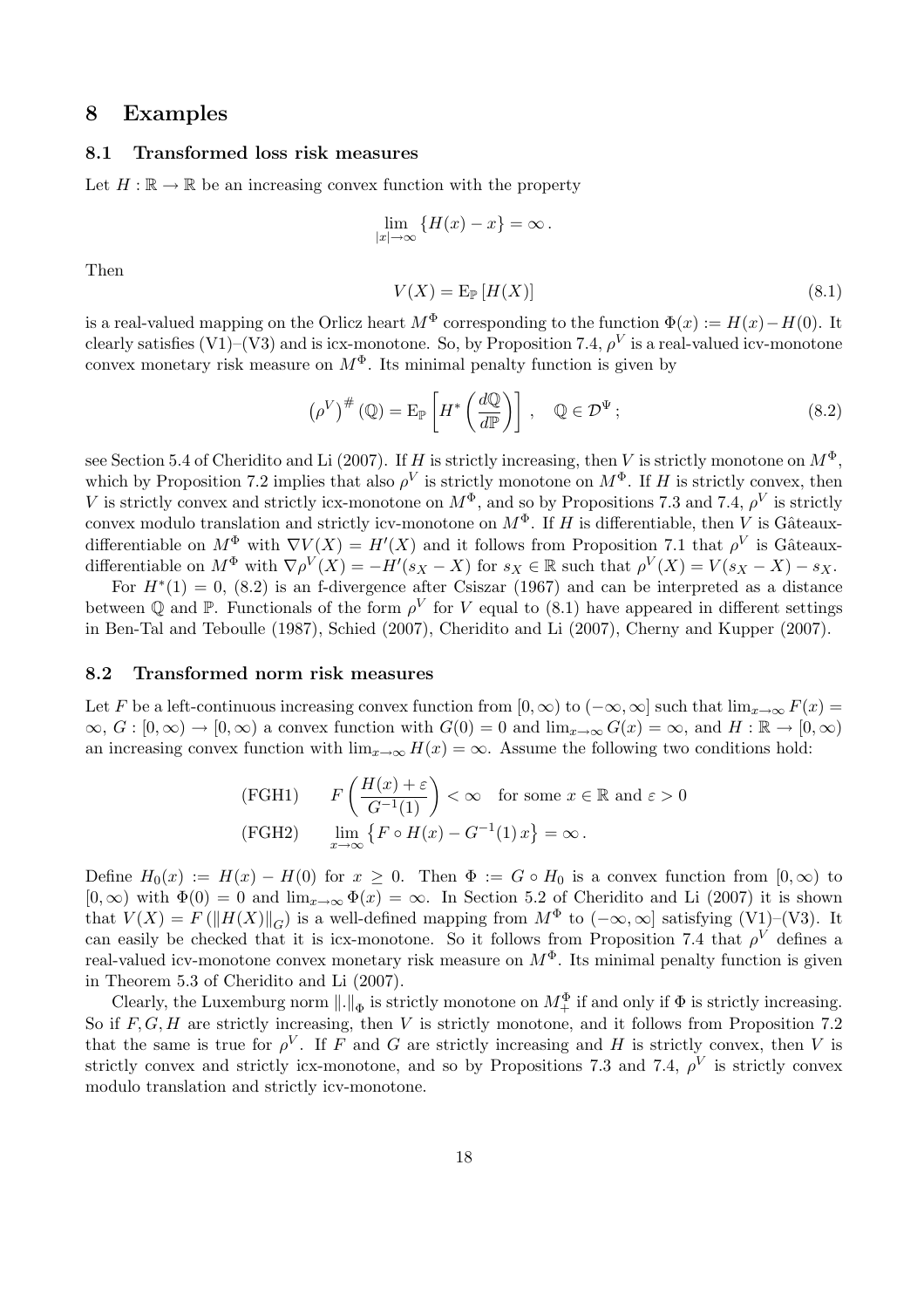As a specific example, consider the risk measure

$$
\rho(X) := \min_{s \in \mathbb{R}} \left\{ \frac{1}{\alpha} \left\| (s - X)^+ \right\|_p^{\beta} - s \right\} \tag{8.3}
$$

for  $(\alpha, \beta, p)$  in  $(0, 1) \times \{1\} \times [1, \infty)$  or  $(0, \infty) \times (1, \infty) \times [1, \infty)$ .  $\rho$  is real-valued on  $L^p$ , and if  $s_X \in \mathbb{R}$ minimizes the right side of (8.3), then  $s_X \ge \text{ess inf } X$ . Moreover, for  $\beta > 1$ ,  $s_X$  is unique,  $s_X > \text{ess inf } X$ , and the minimal penalty function of  $\rho$  is given by

$$
\rho^{\#}(\mathbb{Q}) = c \|\mathbb{Q}\|_{q}^{d} \quad \text{for } q := \frac{p}{p-1}, \, d := \frac{\beta}{\beta - 1}, \, c := \alpha^{d-1} \beta^{1-d} d^{-1} \,. \tag{8.4}
$$

For  $\beta = 1$ ,  $\rho$  is coherent,  $s_X$  is not necessarily unique, and

$$
\rho^{\#}(\mathbb{Q}) = \begin{cases} 0 & \text{if } \|\mathbb{Q}\|_{q} \le \frac{1}{\alpha} \\ \infty & \text{if } \|\mathbb{Q}\|_{q} > \frac{1}{\alpha} \end{cases} \quad \text{for } q = \frac{p}{p-1}
$$
 (8.5)

(for proofs of (8.4) and (8.5), see Section 5.3 of Cheridito and Li, 2007).

If  $\beta, p > 1$ , then  $V(X) = \frac{1}{\alpha} ||X^+||_p^{\beta}$  $_p^{\beta}$  is Gâteaux-differentiable on  $L^p$  with

$$
\nabla V(X) = \frac{\beta}{\alpha} \mathbb{E}_{\mathbb{P}} \left[ (X^+)^p \right]^{\frac{\beta}{p}-1} (X^+)^{p-1}.
$$

Hence, it follows from Proposition 7.1 that  $\rho$  is Gâteaux-differentiable on  $L^p$  with

$$
\nabla \rho(X) = -\frac{\beta}{\alpha} \mathbb{E}_{\mathbb{P}} \left[ ((s_X - X)^+)^p \right]^{\frac{\beta}{p}-1} ((s_X - X)^+)^{p-1} .
$$

By Proposition 3.2,  $\nabla \rho(X)$  is in  $-\mathcal{D}^{\Psi}$ . So it can be written as

$$
\nabla \rho(X) = -\frac{((s_X - X)^+)^{p-1}}{\mathcal{E}\left[((s_X - X)^+)^{p-1}\right]}.
$$
\n(8.6)

For  $\beta = 1$ ,  $p > 1$  and  $X \in L^p$  with  $\mathbb{P}[X = \text{ess inf } X] < \alpha^p$ , one easily checks that  $\mathbb{P}[X \le s_X] > 0$ . Hence,  $V(.) = \frac{1}{\alpha} ||(.)^+||_p$  is Gâteaux-differentiable at  $s_X - X$  with

$$
\nabla V(s_X - X) = \frac{1}{\alpha} \mathbb{E}_{\mathbb{P}} \left[ ((s_X - X)^+)^p \right]^{\frac{1}{p}-1} ((s_X - X)^+)^{p-1} ,
$$

and it follows from Proposition 7.1 that  $\rho$  is Gâteaux-differentiable at X with Gâteaux-derivative (8.6).

If  $\beta = 1, p \ge 1$  and  $X \in L^p$  such that  $\mathbb{P}[X = \text{ess inf } X] \ge \alpha^p$ , then the measure

$$
\frac{dQ}{dP} = \frac{1_{\{X = \text{ess inf } X\}}}{P[X = \text{ess inf } X]}
$$

satisfies

$$
\|\mathbb{Q}\|_q \le \frac{1}{\alpha} \quad \text{and} \quad \mathcal{E}_{\mathbb{Q}}\left[-X\right] = -\text{ess}\inf X \,.
$$

So Q is a maximizer of the right side of

$$
\rho(X) = \max_{\mathbb{Q} \in \mathcal{D}^q, \|\mathbb{Q}\|_q \le 1/\alpha} \mathcal{E}_{\mathbb{Q}}[-X],
$$

but not necessarily the only one.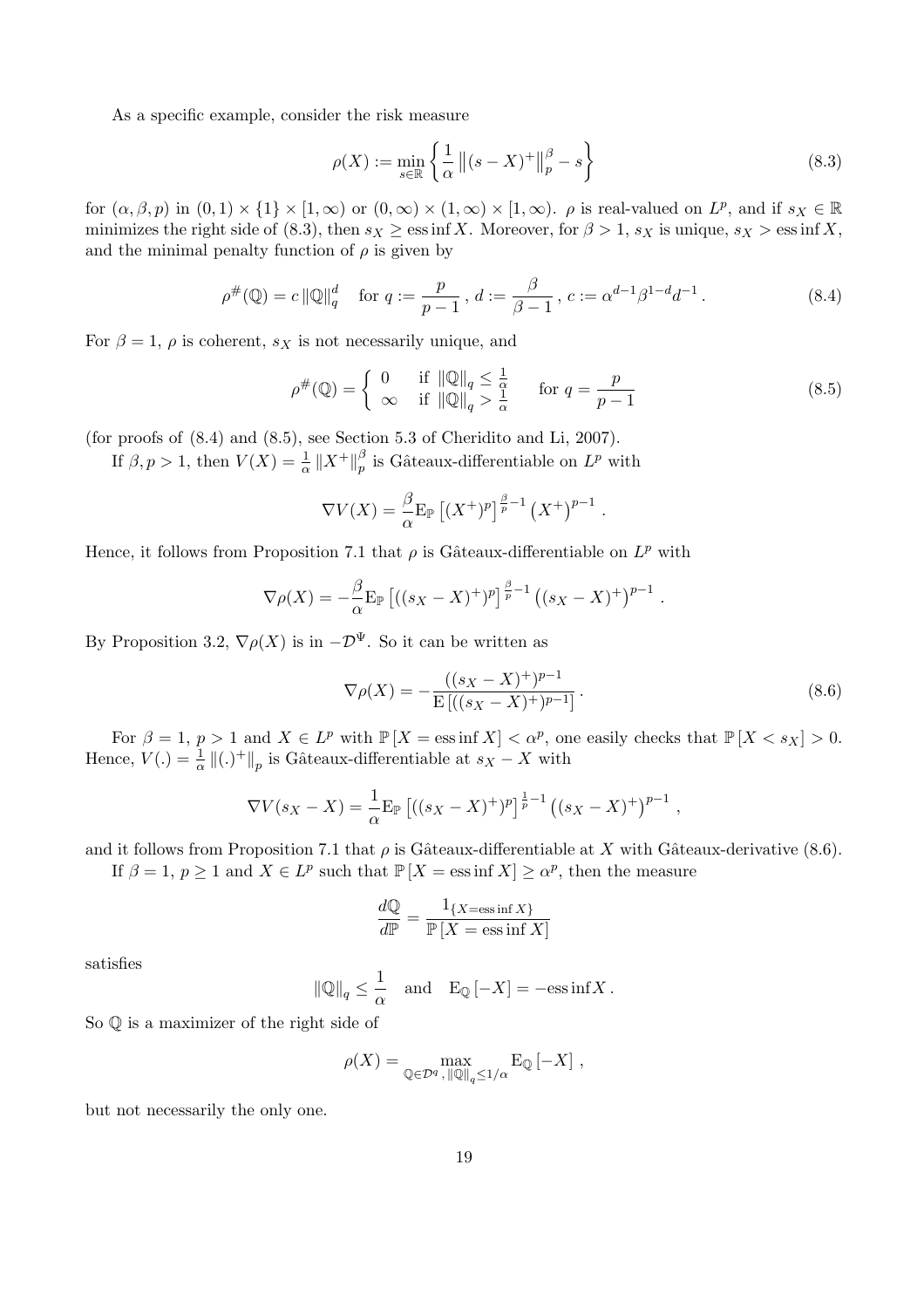For  $\beta \geq 1$ ,  $p = 1$  and  $X \in L^1$  with  $\mathbb{P}[X = s_X] = 0$ ,  $V(.) = \frac{1}{\alpha} E_{\mathbb{P}}[(.)^+]^{\beta}$  is Gâteaux-differentiable at  $s_X - X$  with

$$
\nabla V(s_X - X) = \frac{\beta}{\alpha} \mathbb{E}_{\mathbb{P}} \left[ (s_X - X)^+ \right]^{\beta - 1} 1_{\{X < s_X\}}.
$$

So it follows from Proposition 7.1 that  $\rho$  is Gâteaux-differentiable at X with

$$
\nabla \rho(X) = -\frac{1_{\{X < s_X\}}}{\mathbb{P}\left[X < s_X\right]}.
$$

If  $\beta > 1$ ,  $p = 1$  and  $X \in L^1$  with  $\mathbb{P}[X = s_X] > 0$ , the left- and right-derivative of the function  $s \mapsto \frac{1}{\alpha} \mathbb{E}_{\mathbb{P}} \left[ (s - X)^+ \right]^{\beta} - s$  at  $s_X$  are given by

$$
\frac{\beta}{\alpha} \mathbb{E}_{\mathbb{P}} \left[ (s_X - X)^+ \right]^{\beta - 1} \mathbb{P} \left[ X < s_X \right] - 1 \le 0 \quad \text{and} \quad \frac{\beta}{\alpha} \mathbb{E}_{\mathbb{P}} \left[ (s_X - X)^+ \right]^{\beta - 1} \mathbb{P} \left[ X \le s_X \right] - 1 \ge 0 \,,
$$

respectively. Choose any random variable  $\zeta$  such that

$$
0 \le \zeta \le \frac{\beta}{\alpha} \mathbb{E}_{\mathbb{P}} \left[ (s_X - X)^+ \right]^{\beta - 1} 1_{\{X = s_X\}} \quad \text{and} \quad \mathbb{E}_{\mathbb{P}} \left[ \zeta \right] = 1 - \frac{\beta}{\alpha} \mathbb{E}_{\mathbb{P}} \left[ (s_X - X)^+ \right]^{\beta - 1} \mathbb{P} \left[ X < s_X \right].
$$

Then

$$
\xi = \frac{\beta}{\alpha} \mathbb{E}_{\mathbb{P}} \left[ (s_X - X)^+ \right]^{\beta - 1} 1_{\{X < s_X\}} + \zeta
$$

is the density of a probability measure Q such that

$$
E_{\mathbb{Q}}[-X] - \alpha^{d-1}\beta^{1-d}d^{-1} \|\mathbb{Q}\|_{\infty}^{d}
$$
  
= 
$$
E_{\mathbb{Q}}[(s_X - X)^+] - \frac{\beta}{\alpha d}E_{\mathbb{P}}[(s_X - X)^+]^{\beta d - d} - s_X
$$
  
= 
$$
\frac{\beta}{\alpha}E_{\mathbb{P}}[(s_X - X)^+]^{\beta - 1}E_{\mathbb{P}}[(s_X - X)^+] - \frac{\beta}{\alpha d}E_{\mathbb{P}}[(s_X - X)^+]^{\beta} - s_X
$$
  
= 
$$
\frac{1}{\alpha}E_{\mathbb{P}}[(s_X - X)^+]^{\beta} - s_X = \rho(X).
$$

Thus, it follows from  $(8.4)$  that  $\mathbb Q$  maximizes the right side of

$$
\rho(X) = \max_{\mathbb{Q} \in \mathcal{D}^{\infty}} \left\{ \mathbb{E}_{\mathbb{Q}} \left[ -X \right] - \alpha^{d-1} \beta^{1-d} d^{-1} \left\| \mathbb{Q} \right\|_{\infty}^d \right\}.
$$

But it is not necessarily the only measure in  $\mathcal{D}^{\infty}$  with this property.

For  $\beta = p = 1$  and  $X \in L^1$  such that  $\mathbb{P}[X = s_X] > 0$ , it is well known that the maximizing measures for  $\rho$  at X are of the form

$$
\frac{d\mathbb{Q}}{d\mathbb{P}} = \frac{1}{\alpha} 1_{\{X < s_X\}} + \zeta \,,
$$

where  $\zeta$  is a random variable satisfying

$$
0\leq \zeta\leq \frac{1}{\alpha}1_{\{X=s_X\}}\quad \text{and}\quad {\mathrm{E}}_{\mathbb{P}}\left[\zeta\right]=1-\frac{1}{\alpha}\mathbb{P}\left[X
$$

(see, Cherny, 2006).

Since  $\chi_{\rho}(X) \subset \mathcal{D}_{s}^{q}$  does in general not hold for risk measures of the form (8.3), it follows from Theorem 4.2, that they are not strictly monotone on  $L^p$  and hence not strictly convex modulo translation by Proposition 5.2.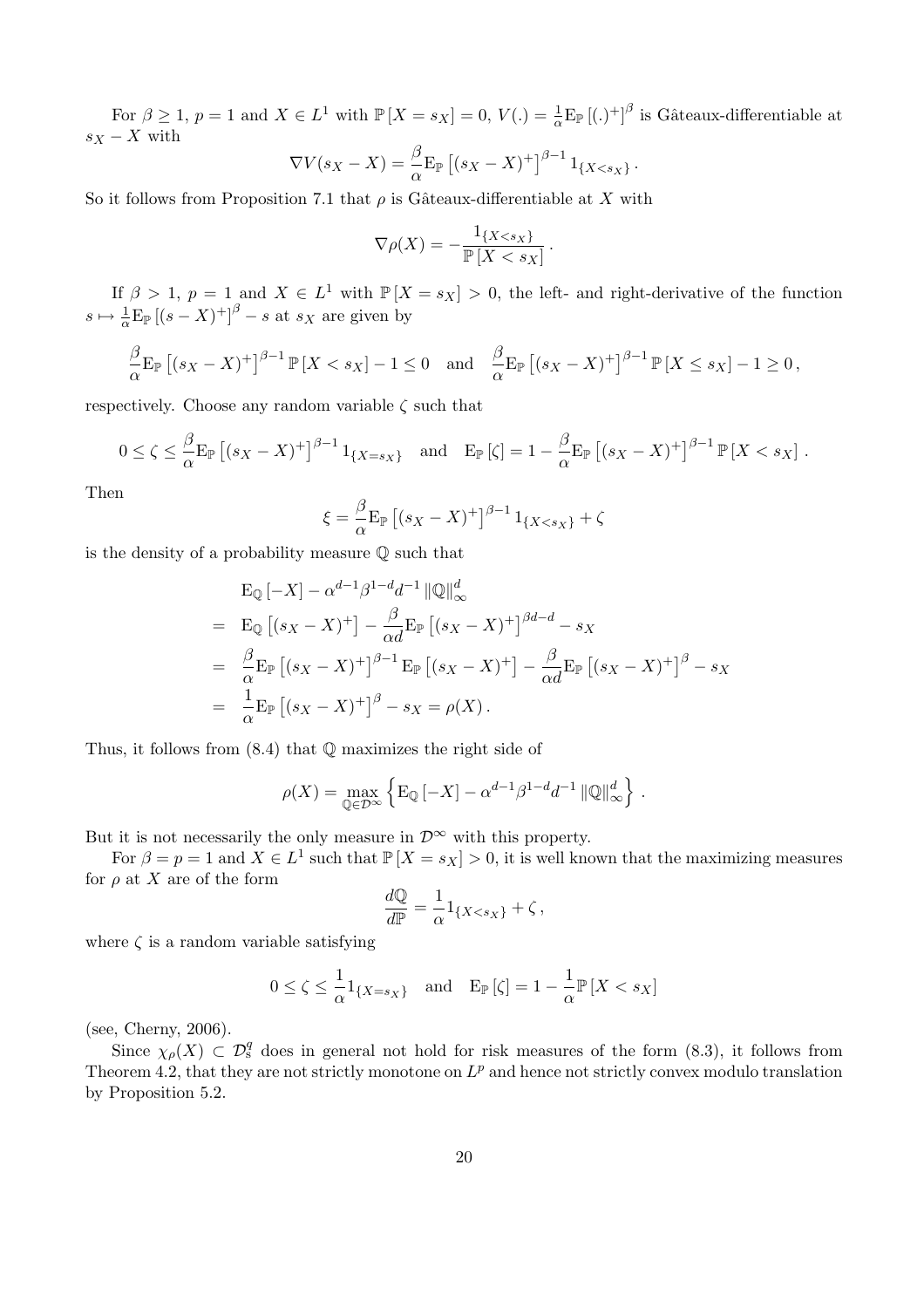### 8.3 Delta spectral measures

**Proposition 8.1.** Let  $p \in [1,\infty)$  and  $\eta : (0,1] \to (-\infty,\infty]$  a function that is not identically equal to  $\infty$ . If there exist constants  $a \in \mathbb{R}$  and  $b > 0$  such that

$$
\eta(\lambda) \ge a + b\lambda^{-1/p} \quad \text{for all } \lambda \in (0, 1], \tag{8.7}
$$

then

$$
\rho(X) = \sup_{\lambda \in (0,1]} \{ \text{AVaR}_{\lambda}(X) - \eta(\lambda) \}
$$
\n(8.8)

defines a real-valued locally Lipschitz-continuous icv-monotone convex monetary risk measure on  $L^p$ . If  $\eta$  satisfies (8.7) and is lower semicontinuous, then the supremum in (8.8) is attained. On the other hand, if the underlying probability space is atomless and (8.8) is finite for all  $X \in L^p$ , then (8.7) must hold.

*Proof.* For each  $\lambda \in (0, 1]$ ,  $AVaR_{\lambda}(X)$  can be written as  $\langle -q^X, l_{\lambda} \rangle$ for

$$
l_{\lambda}(y) = \lambda^{-1} 1_{(0,\lambda]}(y) \in \hat{\mathcal{D}}.
$$

Set  $q = p/(p-1)$  and define the function  $\nu : \hat{\mathcal{D}}^q \to (-\infty, \infty]$  by

$$
\nu(l) := \begin{cases} \eta(\lambda) & \text{if } l = l_{\lambda} \text{ for some } \lambda \in (0, 1] \\ \infty & \text{else} \end{cases}.
$$

Since  $||l_{\lambda}||_q = \lambda^{-1/p}$ , the mapping  $\nu$  satisfies the growth condition (G) if and only if  $\eta$  fulfills (8.7). Moreover,  $\sigma(\hat{\mathcal{D}}^q, L^p(0, 1))$ -lower semicontinuity of  $\nu$  is equivalent to lower semicontinuity of  $\eta$ . Hence the proposition follows from Theorem 6.9.  $\Box$ 

**Example 8.2.** For  $\alpha > 0$  and  $p \in [1, \infty)$ ,  $\eta(\lambda) = \alpha \lambda^{-1/p}$  satisfies (8.7) and is continuous on (0,1). So by Proposition 8.1, n

$$
\rho(X) = \max_{\lambda \in (0,1]} \left\{ AVaR_{\lambda}(X) - \alpha \lambda^{-1/p} \right\}
$$
\n(8.9)

defines a real-valued locally Lipschitz-continuous icv-monotone convex monetary risk measure on  $L^p$ .

If  $VaR_\lambda(X)$  is continuous in  $\lambda$ , then the maximum in (8.9) is either attained at  $\lambda = 1$  or at  $\lambda = \lambda_0$ such that  $\overline{a}$ 

$$
\frac{d}{d\lambda} \left( \text{AVaR}_{\lambda}(X) - \alpha \lambda^{-1/p} \right) \Big|_{\lambda = \lambda_0} = 0,
$$

or equivalently,

$$
AVaR_{\lambda_0}(X) - VaR_{\lambda_0}(X) = \frac{\alpha}{p} \lambda_0^{-1/p}.
$$

Since  $l_{\lambda} \notin \hat{\mathcal{D}}_s^q$  for  $\lambda \in (0,1)$ , it follows from Theorem 6.13 that  $\rho$  is in general not strictly monotone. By Proposition 5.2, it is not strictly convex modulo translation either.

#### 8.4 Uniform spectral measures

**Proposition 8.3.** Let  $p \in (1,\infty)$  and  $\eta : (0,1] \to (-\infty,\infty]$  a function which is not identically equal to  $\infty$ . If there exist constants  $a \in \mathbb{R}$  and  $b > 0$  such that

$$
\eta(\lambda) \ge a + b\lambda^{-1/p} \quad \text{for all } \lambda \in (0, 1], \tag{8.10}
$$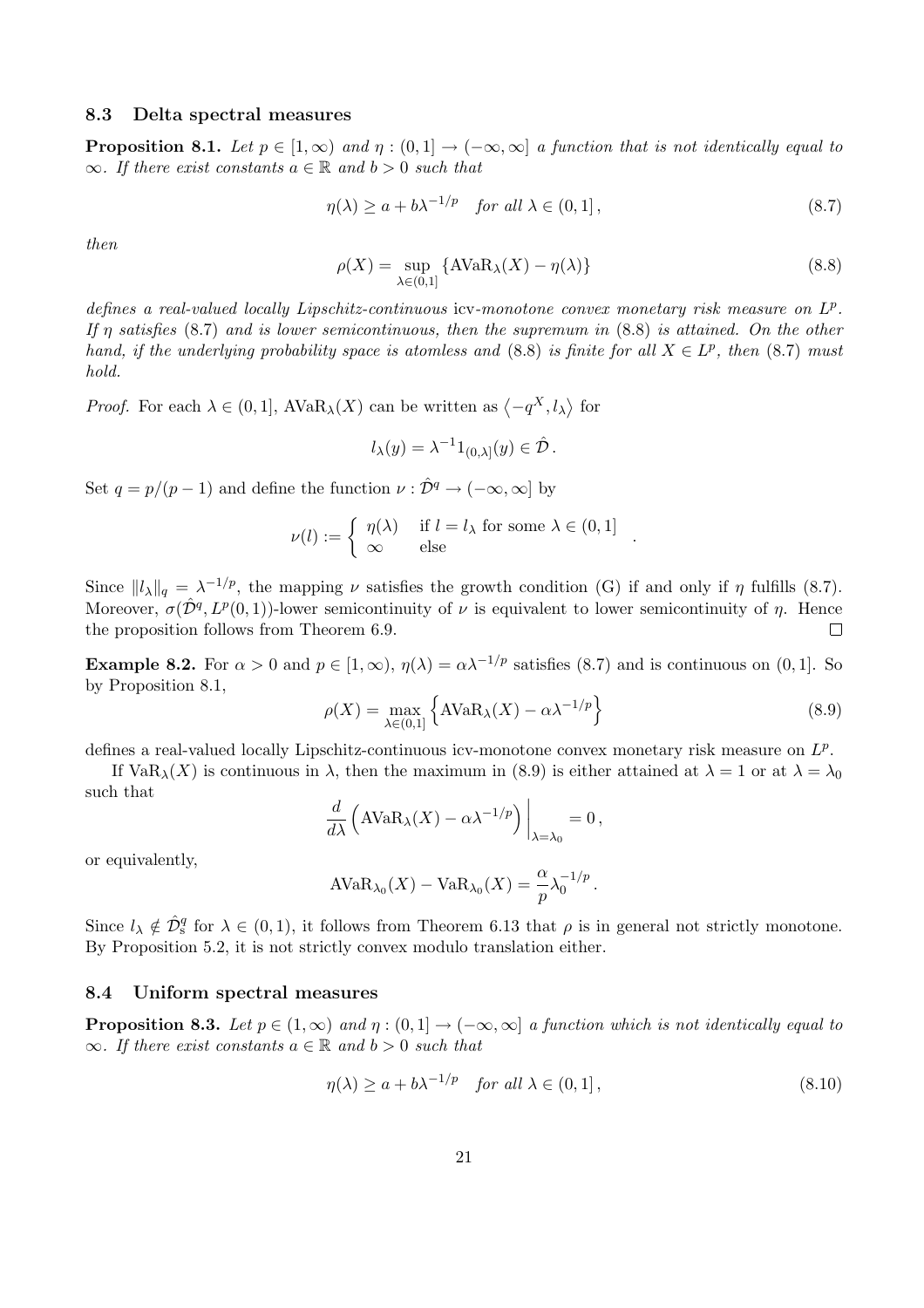then

$$
\rho(X) = \sup_{\lambda \in (0,1]} \left\{ \frac{1}{\lambda} \int_0^{\lambda} AVaR_y(X)dy - \eta(\lambda) \right\}
$$
\n(8.11)

defines a real-valued locally Lipschitz-continuous icv-monotone convex monetary risk measure on  $L^p$ . If  $\eta$  satisfies (8.10) and is lower semicontinuous, then the supremum in (8.11) is attained. On the other hand, if the underlying probability space is atomless and (8.11) is finite for all  $X \in L^p$ , then (8.10) must hold.

*Proof.* By (6.9), one has for all  $\lambda \in (0, 1]$ ,

$$
\frac{1}{\lambda} \int_0^{\lambda} A \text{VaR}_y(X) dy = \left\langle -q^X, l_\lambda \right\rangle,
$$

where

$$
l_{\lambda}(y) = \begin{cases} \frac{1}{\lambda} \log \left(\frac{\lambda}{y}\right) & \text{for } y \leq \lambda \\ 0 & \text{for } y > \lambda \end{cases}.
$$

Set  $q = p/(p-1)$  and define the function  $\nu : \hat{\mathcal{D}}^q \to (-\infty, \infty]$  by

$$
\nu(l) := \begin{cases} \eta(\lambda) & \text{if } l = l_{\lambda} \text{ for some } \lambda \in (0, 1] \\ \infty & \text{else} \end{cases}.
$$

With the change of variables  $x = \log(\lambda/y)$ , one obtains

$$
\int_0^\lambda \log^q \left(\frac{\lambda}{y}\right) \, dy = \int_0^\infty \lambda x^q e^{-x} dx = \lambda \Gamma(q+1) \, .
$$

So

$$
||l_{\lambda}||_q = \Gamma(q+1)^{1/q} \lambda^{1/q-1} = \Gamma(q+1)^{1/q} \lambda^{-1/p},
$$

and the proposition follows from Theorem 6.9 like Proposition 8.1.

**Example 8.4.** For  $\alpha > 0$  and  $p \in (1, \infty)$ , the function  $\eta(\lambda) = \alpha \lambda^{-1/p}$  satisfies (8.10) and is continuous on (0, 1]. So it follows from Proposition 8.3 that

$$
\rho(X) = \max_{\lambda \in (0,1]} \left\{ \frac{1}{\lambda} \int_0^{\lambda} AVaR_y(X)dy - \alpha \lambda^{-1/p} \right\}
$$
\n(8.12)

is a real-valued locally Lipschitz-continuous icv-monotone convex monetary risk measure on  $L^p$ .

Since for each  $X \in L^p$ ,  $AVaR_\lambda(X)$  is continuous in  $\lambda$ , the maximum in (8.12) is either attained at  $\lambda = 1$  or  $\lambda = \lambda_0$  satisfying

$$
\frac{d}{d\lambda} \left( \frac{1}{\lambda} \int_0^{\lambda} AVaR_y(X) dy - \alpha \lambda^{-1/p} \right) \Big|_{\lambda = \lambda_0} = 0,
$$

or

$$
\frac{1}{\lambda_0} \int_0^{\lambda_0} AVaR_y(X) dy - AVaR_{\lambda_0}(X) = \frac{\alpha}{p} \lambda_0^{-1/p}.
$$

Again,  $l_{\lambda} \notin \hat{\mathcal{D}}_s^q$  for  $\lambda \in (0, 1)$ . Hence, by Theorem 6.13,  $\rho$  is in general not strictly monotone, and by Proposition 5.2, not strictly convex modulo translation either.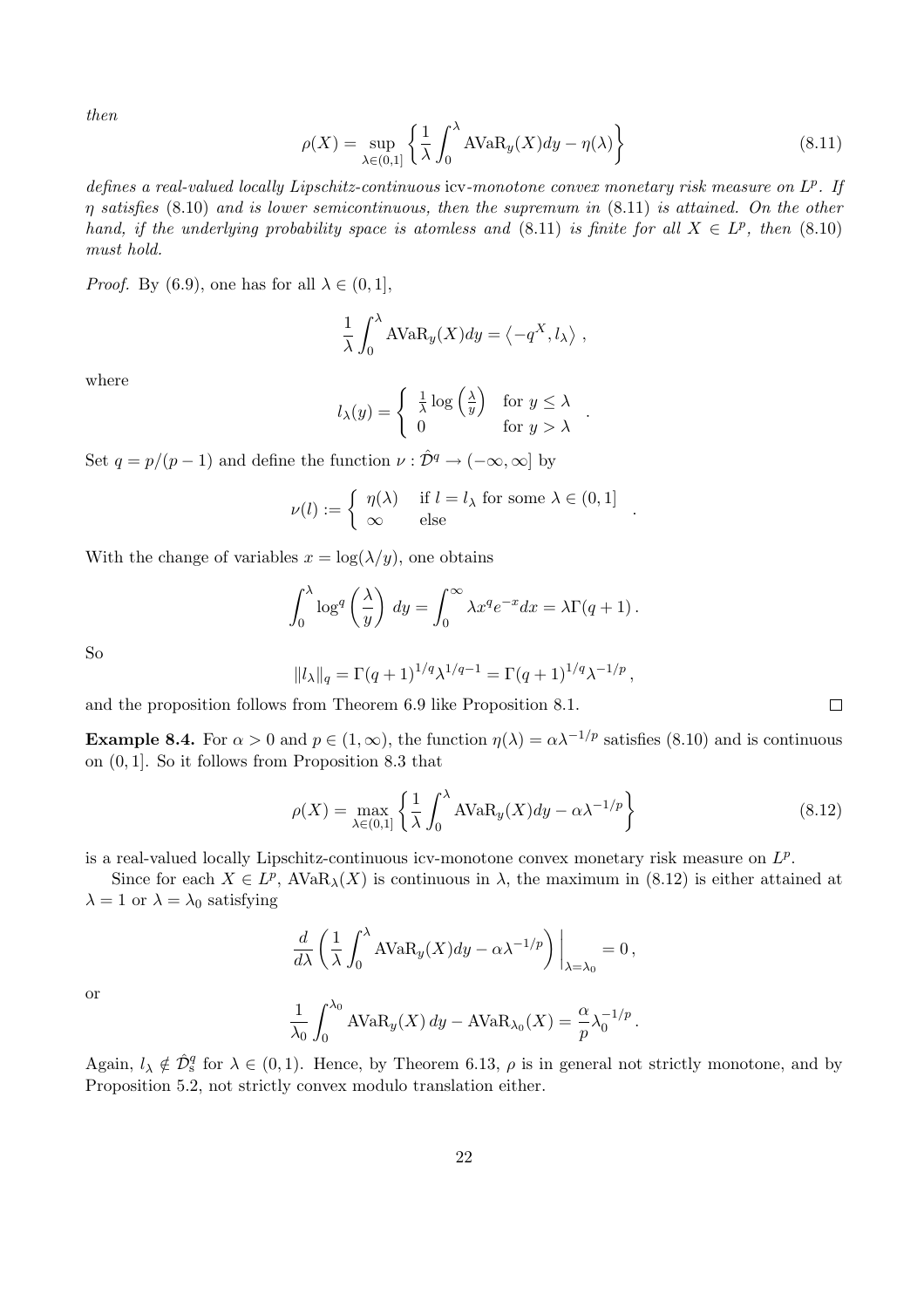#### 8.5 Power spectral measures

**Proposition 8.5.** Let  $p \in (1,\infty)$ ,  $q = p/(p-1)$  and  $\eta$  a mapping from  $[0,1/q)$  to  $(-\infty,\infty]$  that is not identically equal to  $\infty$ . If there exist constants  $a \in \mathbb{R}$  and  $b > 0$  such that

$$
\eta(\lambda) \ge a + b(1 - q\lambda)^{-1/q} \quad \text{for all } \lambda \in [0, 1/q), \tag{8.13}
$$

then

$$
\rho(X) = \sup_{\lambda \in [0,1/q)} \left\{ \int_0^1 \text{AVaR}_y(X)(1-\lambda)y^{-\lambda}dy - \eta(\lambda) \right\} \tag{8.14}
$$

is a real-valued locally Lipschitz-continuous icv-monotone convex monetary risk measure on  $L^p$ . If  $\eta$ satisfies (8.13) and is lower semicontinuous, then the supremum in (8.14) is attained. On the other hand, if the underlying probability space is atomless and (8.14) is finite for all  $X \in L^p$ , then (8.13) must hold.

Proof. By (6.9), one has

$$
\int_0^1 \mathrm{AVaR}_{y}(X)(1-\lambda)y^{-\lambda}dy = \left\langle -q^X, l_{\lambda} \right\rangle,
$$

for all  $\lambda \in [0, 1)$ , where

$$
l_0(y) = \log\left(\frac{1}{y}\right)
$$
 and  $l_\lambda(y) = \frac{1-\lambda}{\lambda}(y^{-\lambda} - 1)$  for  $\lambda \in (0,1)$ .

It can easily be checked that the mapping  $\lambda \mapsto ||l_{\lambda}||_q$  is continuous on  $[0, 1/q)$ , and for  $\lambda \uparrow 1/q$ , one has

$$
\frac{1-\lambda}{\lambda}\left[ (1-q\lambda)^{-1/q} - 1 \right] = \frac{1-\lambda}{\lambda} \left( \left\| y^{-\lambda} \right\|_q - 1 \right) \leq ||l_{\lambda}||_q \leq \frac{1-\lambda}{\lambda} \left\| y^{-\lambda} \right\|_q = \frac{1-\lambda}{\lambda} (1-q\lambda)^{-1/q}.
$$

So the proposition follows from Proposition 6.9 like Propositions 8.1 and 8.3.

**Example 8.6.** Let  $p \in (1,\infty)$ ,  $q = p/(p-1)$ ,  $\alpha > 0$  and  $\beta \ge 1/q$ . Then  $\eta(\lambda) = \alpha(1-q\lambda)^{-\beta}$  satisfies  $(8.13)$  and is continuous on  $[0, 1/q)$ . Hence, it follows from Proposition 8.5 that

$$
\rho(X) = \max_{\lambda \in [0,1/q)} \left\{ \int_0^1 \text{AVaR}_y(X)(1-\lambda)y^{-\lambda}dy - \alpha(1-q\lambda)^{-\beta} \right\} \tag{8.15}
$$

is a real-valued locally Lipschitz-continuous icv-monotone convex monetary risk measure on  $L^p$ .

The maximum in (8.15) is either attained at  $\lambda = 0$  or  $\lambda = \lambda_0$  satisfying

$$
\frac{d}{d\lambda} \left( \int_0^1 \mathrm{AVaR}_{y}(X) (1 - \lambda) y^{-\lambda} dy - \alpha (1 - q\lambda)^{-\beta} \right) \bigg|_{\lambda = \lambda_0} = 0,
$$

which is equivalent to

$$
\int_0^1 \text{AVaR}_y(X) \left[1 + (1 - \lambda_0) \log(y)\right] y^{-\lambda_0} dy + \alpha \beta q (1 - q\lambda_0)^{-\beta - 1} = 0.
$$

Since  $l_{\lambda} \in \hat{\mathcal{D}}_s^q$  for all  $\lambda \in [0, 1/q)$ , it follows from Theorem 6.13 that  $\rho$  is strictly monotone on  $L^p$ . However, it is possible that there exist  $X \not\sim_t Y$  in  $L^p$  for which the maximum in (8.15) is attained at the same  $\lambda_0 \in [0, 1/q)$ . This means that  $\hat{\chi}_{\rho}(q^X) \cap \hat{\chi}_{\rho}(q^Y) \neq \emptyset$ . Hence, by Theorem 6.14,  $\rho$  is in general not strictly convex modulo translation.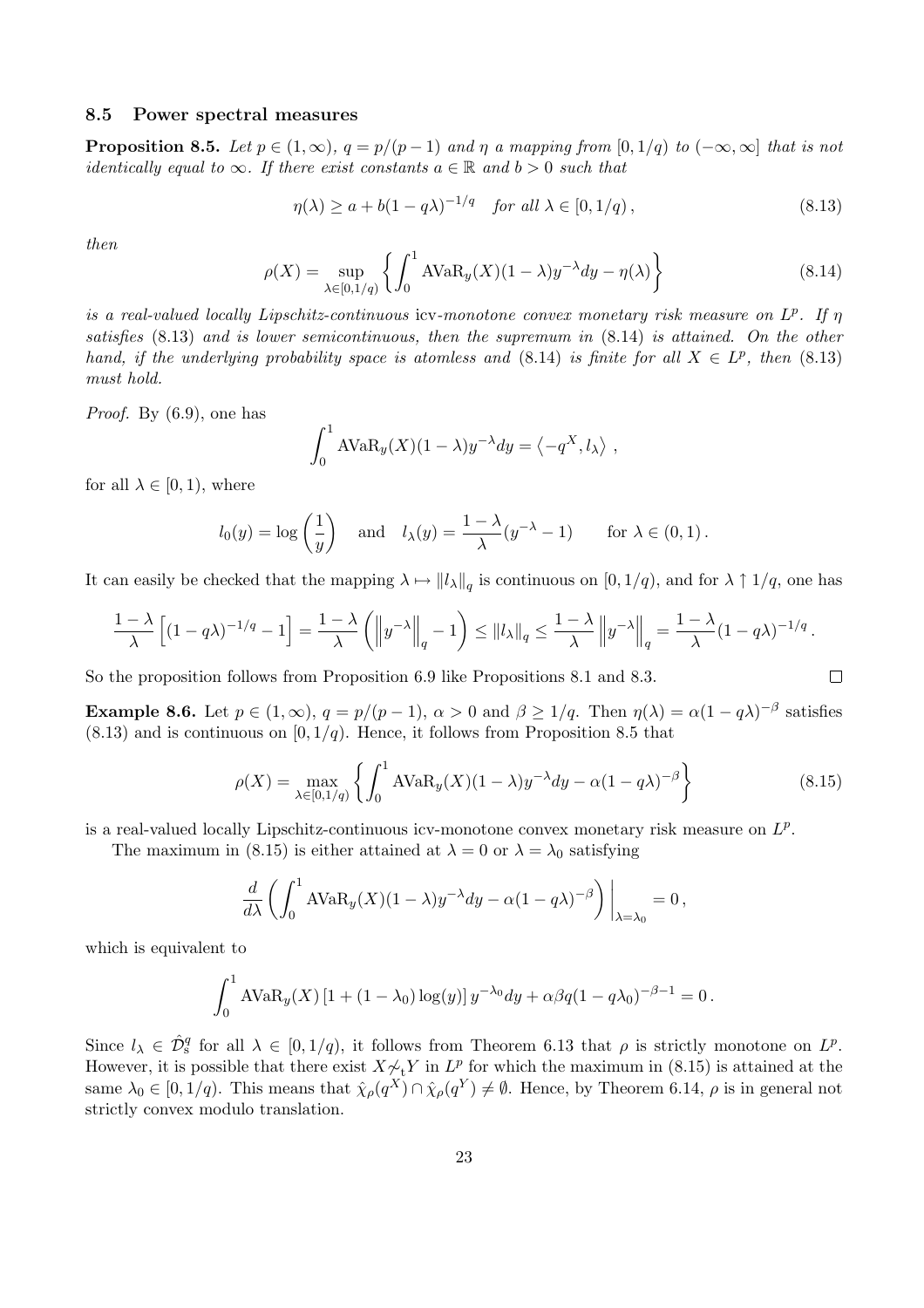# References

Acerbi, C. (2002). Spectral measures of risk: a coherent representation of subjective risk aversion. J. Banking Fin. 26, 1505–1526.

Acerbi, C. (2004). Coherent representation of subjective risk aversion. In: Szegö, G. (ed.) Risk Measures For The 21st Century. New York: Wiley.

Artzner, P., Delbaen, F., Eber, J.M., Heath, D. (1999). Coherent measures of risk. Math. Finance 9(3), 203–228.

Ben-Tal, A., Teboulle, M. (1987). Penalty functions and duality in stochastic programming via Φdivergence functionals. Math. Oper. Research 12, 224–240.

Cheridito, P., Delbaen F., Kupper M. (2006). Dynamic monetary risk measures for bounded discretetime processes. Electronic Journal of Probability 11, 57–106.

Cheridito, P., Li, T. (2007). Risk measures on Orlicz hearts. To appear in Math. Finance.

Cherny, A. (2006). Weighted V@R and its properties. Fin. Stoch.  $10(3)$ , 367–393.

Cherny, A., Kupper, M. (2007). Divergence utilities. Preprint.

Csiszar, I. (1967). On topological properties of f-divergences. Studia Sci. Math. Hungarica 2, 329–339.

Dana, R. (2005). A representation result for concave Schur concave functions. Math. Finance 15(4), 613–634.

Delbaen, F. (2002). Coherent risk measures on general probability spaces. Advances in Finance and Stochastics, 39–56, Springer-Verlag, Berlin.

Delbaen, F. (2006). Risk measures for non-integrable random variables. Working Paper.

Edgar, G.A., Sucheston, L. (1992). Stopping Times and Directed Processes. Cambridge University Press.

Filipović, D., Kupper, M. (2007). Monotone and cash-invariant convex functions and hulls. Insurance: Mathematics and Economics 41(1), 1–16.

Filipović, D., Svindland, G. (2008). Convex risk measures beyond bounded risks, or the canonical model space for law-invariant convex risk measures is  $L<sup>1</sup>$ . Working Paper.

Föllmer, H., Schied, A. (2002a). Convex measures of risk and trading constraints. Fin. Stoch.  $6(4)$ , 429–447.

Föllmer, H., Schied, A. (2002b). Robust preferences and convex measures of risk. Advances in Finance and Stochastics, 39–56, Springer-Verlag, Berlin.

Föllmer, H. and Schied, A. (2004). Stochastic Finance: An Introduction in Discrete Time. Second Edition. Walter de Gruyter Inc.

Frittelli, M., Rosazza Gianin, E. (2002). Putting order in risk measures. J. Banking Fin. 26(7), 1473– 1486.

Frittelli, M., Rosazza Gianin, E. (2004). Dynamic convex risk measures. Risk Measures for the 21st Century, Chapter 12, Wiley Finance.

Frittelli, M., Rosazza Gianin, E. (2005). Law invariant convex risk measures. Adv. Math. Econ. 7, 42–53.